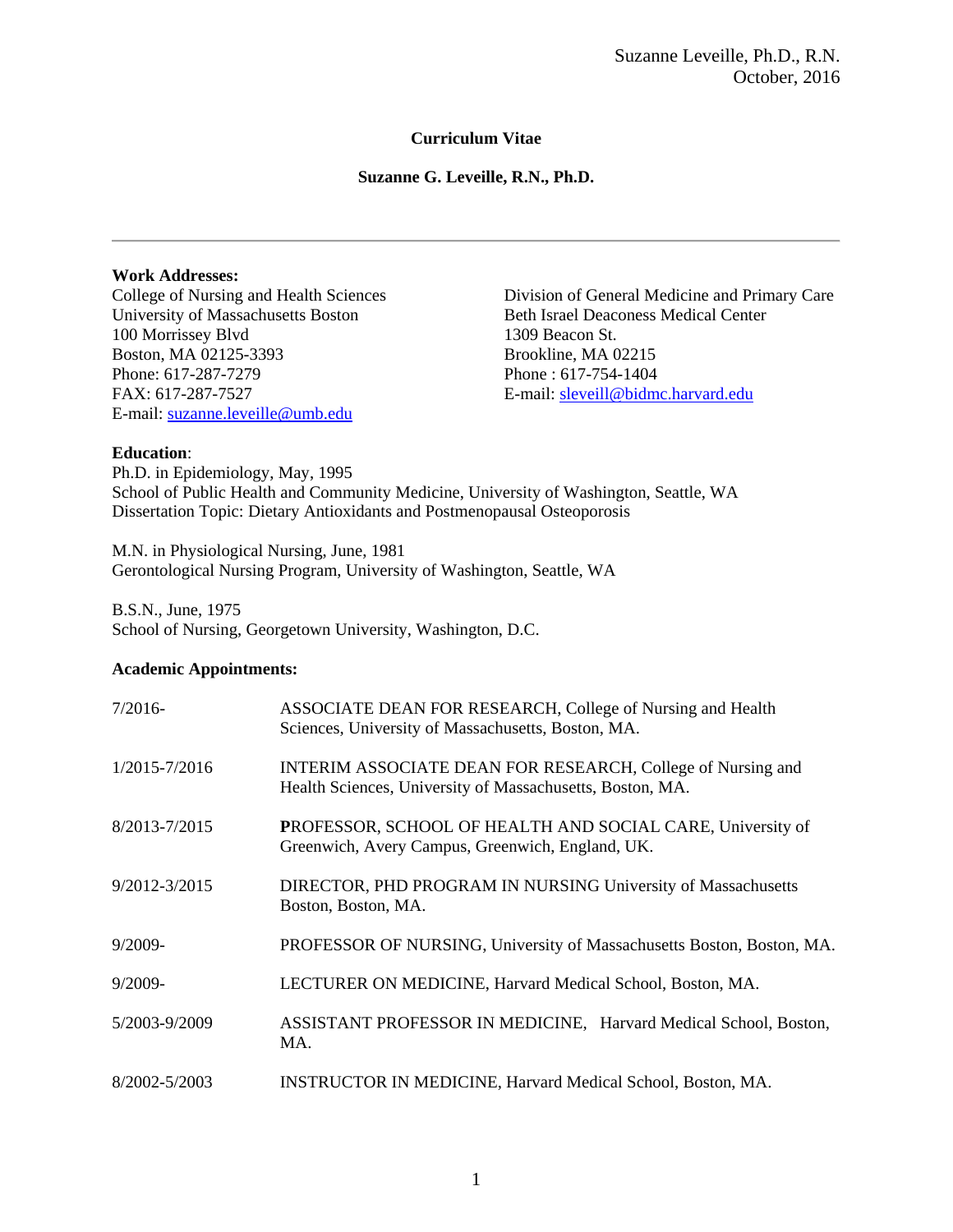#### **Visiting Appointments:**

8/2014- VISITING PROFESSOR, University of Greenwich, Hill Campus, Greenwich, England, United Kingdom

1/2016 - VISITING PROFESSOR, Anglia Ruskin University, Cambridge, England, United Kingdom

### **Professional Experience**:

EPIDEMIOLOGIST

1/2004- Division of General Medicine and Primary Care, Beth Israel Deaconess Medical Center, Boston, MA. The BIDMC is large not-for-profit medical center, one of the Harvard University teaching hospitals. Responsibilities include directing research for the OpenNotes Project, participation in collaborative research within and outside of the Harvard System, teaching and mentoring general medicine fellows, junior faculty, and medical residents in research methods and epidemiology of aging.

#### SENIOR RESEARCH ASSOCIATE

1/2000-12/2003 Research and Training Institute, Hebrew Rehabilitation Center for Aged, Boston, MA. The RTI, now named the Institute for Aging Research (IFAR), is a not-forprofit medical and social science center, specializing in gerontological research. Led an independent epidemiologic research program, collaborating with investigators internal and external to the Institute.

### RESEARCH FELLOW

7/1996 - 1/2000 Epidemiology, Demography, and Biometry Programm, National Institute on Aging, National Institutes of Health, Bethesda, MD. Statistical analyses of large NIA datasets, studying the causes and prevention of disability in older adults. Development and management of independent program of research. Collaboration with outside scientists from other US institutions and internationally.

### RESEARCH ASSOCIATE

9/1991-6/1996 Center for Health Studies, Group Health Cooperative of Puget Sound and Center for Health Promotion in Older Adults, School of Public Health, University of Washington, Seattle, WA. Project director of senior center-based health promotion trial. Co-investigator on series of health promotion intervention studies; observational research related to aging and chronic diseases using HMO administrative data and aging cohort data sets.

| <b>Teaching Experience:</b> |                                                                                                                                                      |
|-----------------------------|------------------------------------------------------------------------------------------------------------------------------------------------------|
| 2009-                       | University of Massachusetts Boston: Courses for doctoral nursing students on<br>research methods and epidemiology, preparing dissertation proposals. |
| 2005-2010                   | Beth Israel Deaconess Medical Center: Residents Research Course                                                                                      |
| 2004-2009                   | Beth Israel Deaconess Medical Center: Health Care Associates, Leader, Nurses<br>Journal Club                                                         |
| 2003-                       | Harvard Medical School. Course tutor: Clinical Epidemiology                                                                                          |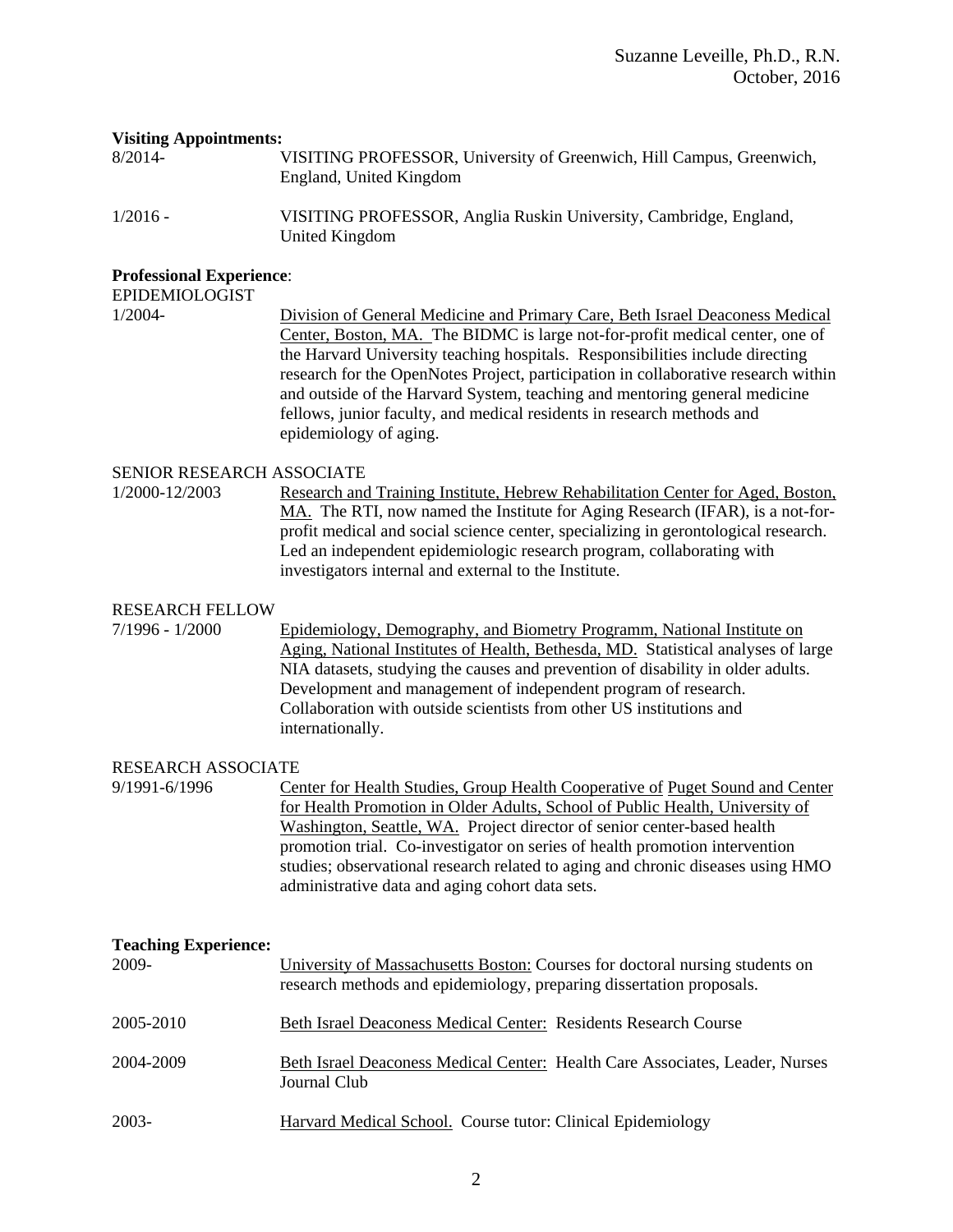### **Previous Professional Experience:**

| CLINICAL &               | Geriatric nursing and staff education; Clinical aging research study |
|--------------------------|----------------------------------------------------------------------|
| CONSULTANT               | coordinator; surgical nursing in university medical centers; clinic  |
| <b>NURSING POSITIONS</b> | nursing at On Lok Senior Health Services; Nursing Care               |
| 12/1975-9/1990           | Consultant with WA State DSHS, Bureau of Nursing Home Affairs.       |

### **Awards, Scholarships and Other Honors:**

| 1971-1975 | Rhode Island State Scholarship                              |
|-----------|-------------------------------------------------------------|
| 1971-1975 | <b>Health Professions Scholarship</b>                       |
| 1979-1980 | Professional Nurse Traineeship                              |
| 1984      | ANA Certification: Gerontological Nurse                     |
| 1990-1993 | Achievement Rewards for College Scientists Fellowship       |
| 1993-1994 | Magnuson Health Sciences Scholar                            |
| 1997      | Fellows Award for Research Excellence, NIH                  |
| 2011      | John A. Hartford Geriatric Nursing Research Award, Eastern  |
|           | <b>Nursing Research Society</b>                             |
| 2012      | Spirit of Nursing Award, University of Massachusetts Boston |

### **Professional Societies:**

Gerontological Society of America American Geriatrics Society International Association for the Study of Pain American Pain Society Massachusetts Nurses Association American Association of Colleges of Nursing Eastern Nursing Research Society American Statistical Association

### **Publications (Peer Reviewed):**

- 1. Grady D, Halloran B, Cummings S, Leveille S, Wells L, Black D, Byl N. 1,25-Dihydroxyvitamin D3 and muscle strength in the elderly: a randomized controlled trial. Journal of Clinical Endocrinology and Metabolism 1991; 73(5):1111-7.
- 2. Leveille SG, LaCroix AZ, Hecht JA, Grothaus LC, Wagner EH. The cost of disability in older women and opportunities for prevention. Journal of Women's Health 1992; 1:53-61.
- 3. Leveille SG, Buchner DM, Koepsell TD, McCloskey LW, Wolf M, Wagner EH. Psychoactive medications and injurious motor vehicle collisions involving older drivers. Epidemiology 1994:91-598.
- 4. Wagner EH, LaCroix AZ, Grothaus LC, Leveille SG, Hecht JA. Preventing disability and falls in older adults: a population-based randomized trial. American Journal of Public Health 1994; 84:1800-1806.
- 5. LaCroix AZ, Leveille SG, Hecht JA, Grothaus LC, Wagner EH. Does walking decrease the risk of cardiovascular disease hospitalizations and death in older adults? Journal of the American Geriatrics Society, 1996; 44:113-120.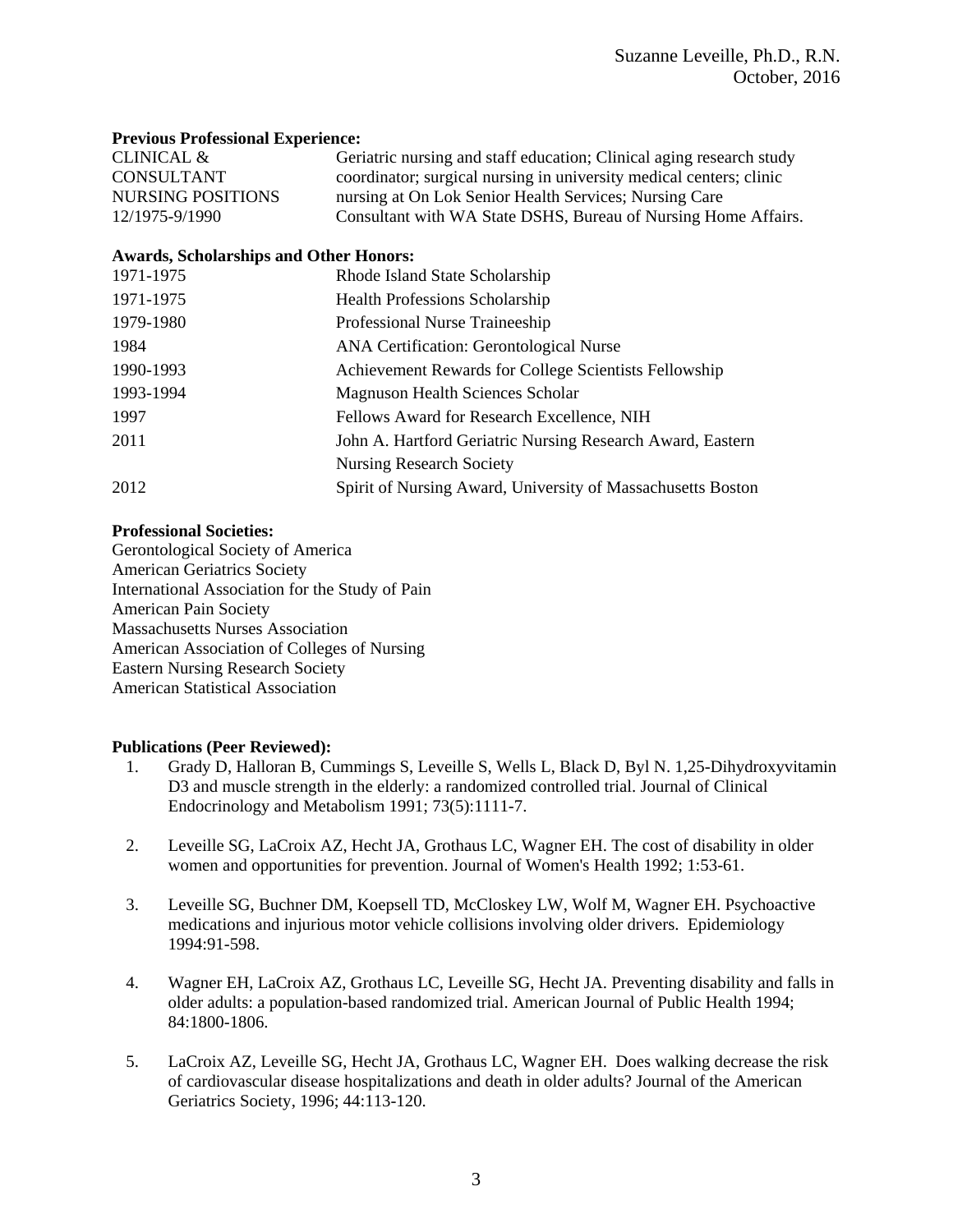- 6. Leveille SG, LaCroix AZ, Koepsell TD, Beresford, S, van Belle G, Buchner DM. Do dietary antioxidants prevent postmenopausal bone loss? Nutrition Research 1997; 17:1261-1269.
- 7. Guralnik JM, Leveille SG, Hirsch R, Ferrucci L, Fried LP. The impact of disability in older women. Journal of the American Medical Women's Association 1997; 52:113-120.
- 8. Guralnik JM, Leveille SG. Race, ethnicity, and health outcomes: Unraveling the mediating role of socioeconomic status (annotation). American Journal of Public Health 1997; 87:728-730.
- 9. Leveille SG, LaCroix AZ, Koepsell TD, Beresford, S, van Belle G, Buchner DM. Dietary vitamin C and bone mineral density in postmenopausal women. Journal of Epidemiology and Community Health 1997; 51:479-485.
- 10. Leveille SG, LaCroix AZ, Newton KM, Keenan NL. Older women and hormone replacement therapy: Factors influencing late life initiation. Journal of the American Geriatrics Society 1997; 45:1496-1500.
- 11. LaCroix AZ, Newton KM, Leveille SG, Wallace J. Healthy Aging: A women's issue. Western Journal of Medicine 1997; 167:220-32.
- 12. Newton KM, LaCroix AZ, Leveille SG, Rutter C, Keenan NL, Anderson LA. Women's beliefs and decisions about hormone replacement therapy. Journal of Women's Health 1997; 6:459-65.
- 13. Coleman EA, Tyll L, LaCroix AZ, Allen C, Leveille SG, Wallace JI, Buchner DM, Grothaus LC, Wagner EH. Recruiting African American older adults for a community-based health promotion intervention: Which strategies are effective? American Journal of Preventive Medicine 1997;13(6 Supp):51-56.
- 14. Leveille SG, Guralnik JM, Ferrucci L, Corti MC, Kasper J, Fried LP. Black/White differences in the relationship of disability to MMSE scores: The Women's Health and Aging Study. Journals of Gerontology: Psychological Sciences 1998; 53B:201-208.
- 15. Wallace JI, Buchner DM, Grothaus L, Leveille S, LaCroix AZ, Wagner EH. Implementation and effectiveness of a community-based health promotion program for older adults. Journals of Gerontology: Medical Sciences 1998; 53:M301-M306.
- 16. Leveille SG, Guralnik JM, Ferrucci L, Hirsch R, Simonsick E, Hochberg MC. Foot pain and disability in older women. American Journal of Epidemiology 1998; 148:657-665.
- 17. Leveille SG, Wagner EH, Davis C, Grothaus L, Wallace J, LoGerfo M, Kent D. Preventing disability and managing chronic illness in frail older adults: A community-based partnership with primary care. Journal of the American Geriatrics Society 1998; 46:1191-1198.
- 18. Rantanen T, Guralnik JM, Leveille S, Izmirlian G, Hirsch R, Simonsick E, Ling S, Fried LP. Racial differences in muscle strength in disabled older women. Journal of Gerontology: Biological Sciences 1998; 53A:B355-B361.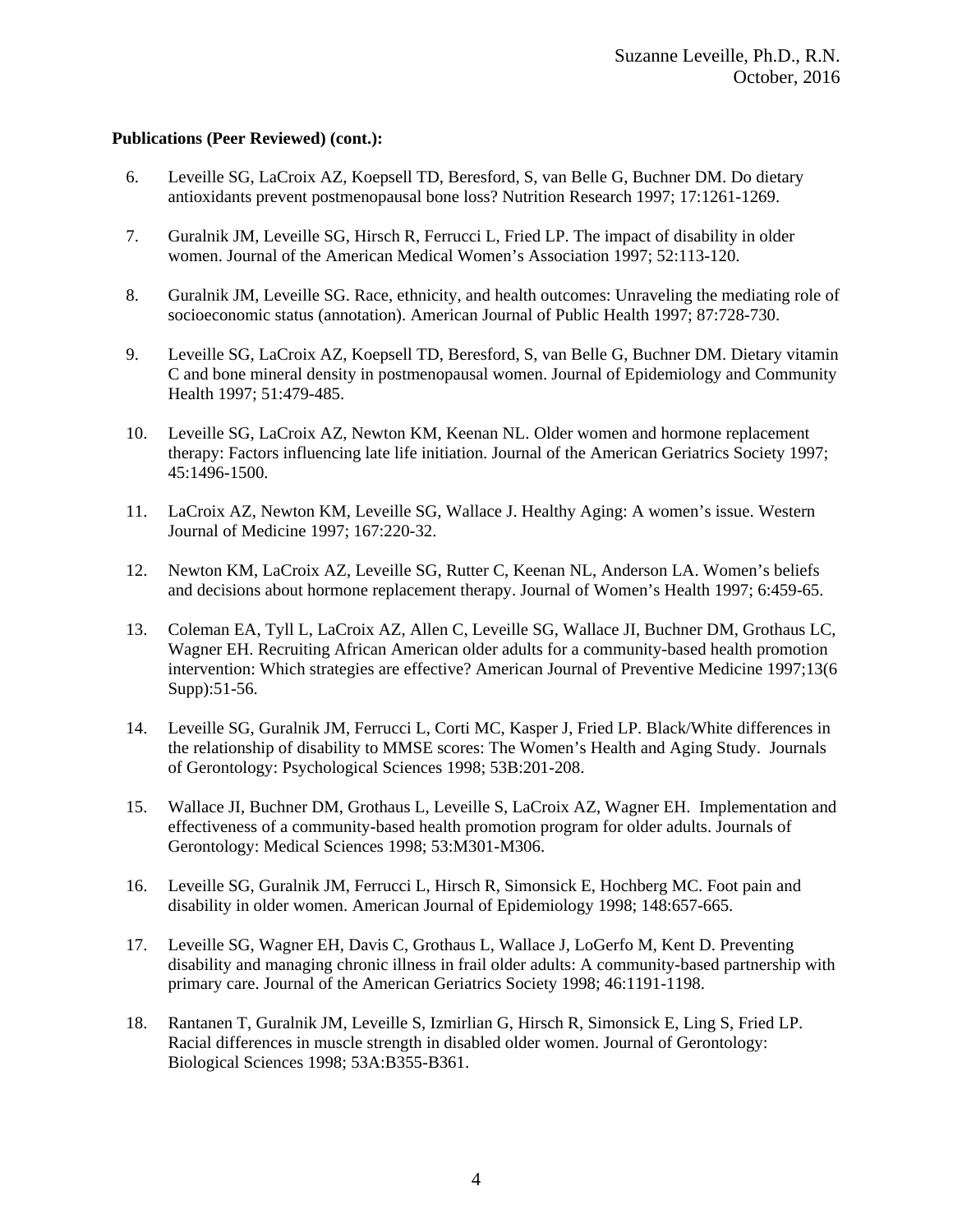- 19. Newton KM, LaCroix AZ, Leveille SG, Rutter C, Keenan NL, Anderson LA. The physician's role in women's decision making about hormone replacement therapy. Obstetrics and Gynecology 1998;92:580-584.
- 20. Davis C, Leveille SG, Favaro S, LoGerfo M, Wagner EH. Benefits to volunteers in a communitybased health promotion and chronic illness self-management program for the elderly. Journal of Gerontological Nursing 1998; 24(10):16-23.
- 21. Rantanen T, Guralnik JM, Sakari-Rantala R, Leveille SG, Simonsick E, Ling S, Fried LP. Disability, physical activity and muscle strength in older women: The Women's Health and Aging Study. Archives of Physical Medicine and Rehabilitation. 1999 Feb; 80(2):130 5.
- 22. Rantanen T, Guralnik JM, Foley D, Masaki K, Leveille S, Curb JD. Mid-life hand grip strength as a predictor of old age disability. JAMA 1999; 281:558-560.
- 23. Corti MC, Guralnik JM, Ferrucci L, Izmirlian G, Leveille SG, Pahor M, Cohen HJ, Pieper C, Havlik RJ. Evidence for a Black-White crossover in all-cause mortality and coronary heart disease mortality from a prospective study of an older population: The North Carolina EPESE. American Journal of Public Health 1999;89:308-314
- 24. Leveille SG, Guralnik JM, Ferrucci L, Langlois J. Aging successfully until death in old age: Opportunities for increasing active life expectancy. American Journal of Epidemiology 1999; 149:654-664.
- 25. Ferrucci L, Izmirlian G, Leveille SG, Phillips CL, Corti MC, Brock DB, Guralnik JM. Smoking, physical activity and active life expectancy. American Journal of Epidemiology 1999; 149:645- 653.
- 26. Rantanen T, Guralnik JM, Ferrucci L, Leveille SG, Fried LP. Co-impairments: Strength and balance as predictors of severe walking disability. Journal of Gerontology: Medical Sciences 1999; 54:M172-6.
- 27. Leveille SG, Guralnik JM, Hochberg M, Hirsch R, Ferrucci L, Langlois J, Rantanen T, Ling S. Low back pain and disability in older women: Independent association with difficulty but not inability to perform daily activities. Journal of Gerontology: Medical Sciences 1999; 54:M487- M493.
- 28. Langlois JA, Norton R, Campbell AJ, Leveille S. Characteristics and behaviors associated with ADL difficulty in older New Zealand women. Disability and Rehabilitation 1999; 21:365-371.
- 29. Guralnik JM, Ferrucci L, Penninx BWJH, Kasper JD, Leveille SG, Bandeen-Roche K, Fried LP. New and worsening conditions and change in physical and cognitive performance during weekly evaluations over six months: The Women's Health and Aging Study. Journal of Gerontology: Medical Sciences 1999; 54A:M410-M422.
- 30. Hirsch R, Guralnik JM, Leveille S, Simonsick E, Ling SM, Bandeen-Roche K, Rantanen T, Pahor M, Fried LP, Hochberg MC. Severity of hand osteoarthritis and its association with upper extremity function in a population of disabled older women: The Women's Health and Aging Study. Aging. 1999; 11:253-261.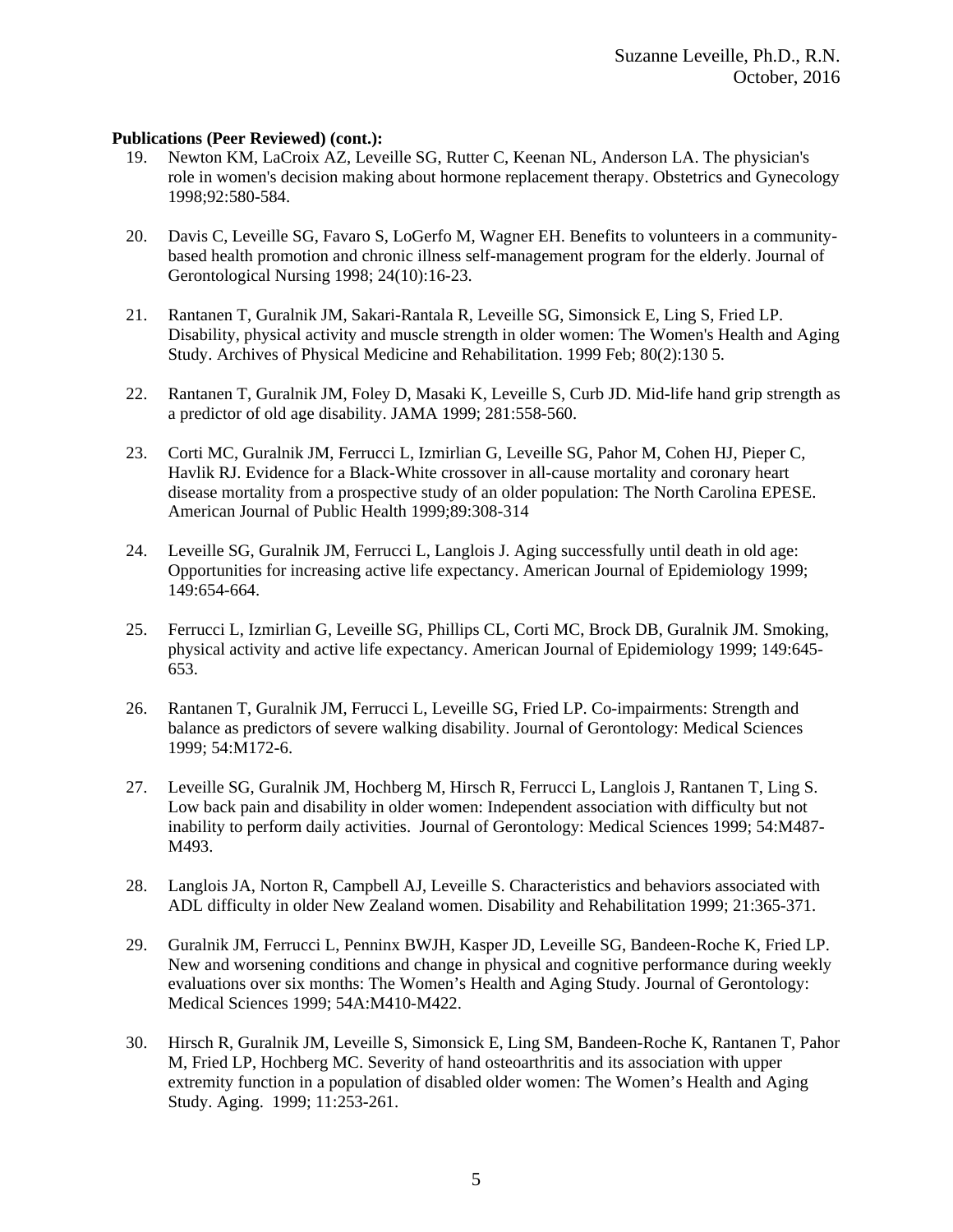- 31. Penninx BWJH, Guralnik JM, Leveille S, Ferrucci L, van Eijk JTM. Exploring the effect of depression on physical disability: Longitudinal evidence from the EPESE. American Journal of Public Health 1999 Sep; 89(9):1346 52.
- 32. Rantanen T, Harris T, Leveille S, Visser M, Foley D, Masaki K, Guralnik JM. Hand grip strength and body mass index as long-term predictors of mortality in Japanese-American men. Journal of Gerontology: Medical Sciences 2000; 55A:M168-M173.
- 33. Leveille SG, Penninx BWJH, Melzer D, Izmirlian G, Guralnik JM. Sex differences in disability prevalence in old age: The dynamics of incidence, recovery, and mortality. Journal of Gerontology: Social Sciences 2000; 55B:S41-S50.
- 34. Guralnik JM, Ferrucci L, Pieper CF, Leveille SG, Markides KS, Ostir GV, Stedenski S, Berkman LF, Wallace RB. Lower extremity function and subsequent disability: Consistency across studies, predictive models, and value of gait speed alone compared to the Short Physical Performance Battery. Journal of Gerontology: Medical Sciences 2000; 55A:M221-M231.
- 35. Leveille SG, Resnick HE, Balfour J. Gender differences in disability: Evidence and underlying reasons. Aging: Clinical and Experimental Research April, 2000; 12:106-112.
- 36. Leveille SG, Gray S, Black DJ, LaCroix AZ, Ferrucci L, Volpato S, Guralnik JM. A new method for identifying antibiotic-treated infections using automated pharmacy records. Journal of Clinical Epidemiology 2000; 53(10):1069-1075.
- 37. Gregg EW, Beckles GLA, Williamson DF, Leveille SG, Langlois JA, Engelgau MM, Narayan V. Diabetes and physical disability among older U.S. adults. Diabetes Care 2000; 23(9):1272-7.
- 38. Ferrucci L, Penninx BWJH, Leveille SG, Corti MC, Pahor M, Wallace R, Harris TB, Havlik RJ, Guralnik JM. Characteristics of non-disabled older persons who perform poorly in objective tests of lower extremity function. Journal of the American Geriatrics Society 2000; 48(9):1102-10.
- 39. Penninx BWJH, Ferrucci L, Leveille SG, Rantanen T, Pahor M, Guralnik JM. Lower extremity performance in non-disabled older persons as a predictor of subsequent hospitalization. Journal of Gerontology: Medical Sciences 2000; 55:M691-M697.
- 40. Rantanen T, Guralnik JM, Ferrucci L, Penninx BEJH, Leveille S, Sipila S, Fried LP. Coimpairments as predictors of severe walking disability in older women. Journal of the American Geriatrics Society 2001; 49:21-27.
- 41. Leveille SG, Gray S, Lacroix AZ, Ferrucci L, Black DJ, Guralnik JM. Physical inactivity and smoking increase risk for serious infections in older women. Journal of the American Geriatrics Society 2000; 48(12):1582 8.

- 42. Resnick HE, Vinik AI, Schwartz AV, Leveille SG, Branchati FL, Balfour J, Guralnik JM. Independent effects of peripheral nerve dysfunction on lower extremity physical function in old age: The Women's Health and Aging Study. Diabetes Care 2000; 23:1642-1647.
- 43. Simonsick EM, Kasper JD, Guralnik JM, Bandeen-Roche K, Ferrucci L, Hirsch R, Leveille S, Rantanen T, Fried LP. Severity of upper and lower extremity functional limitations: Scale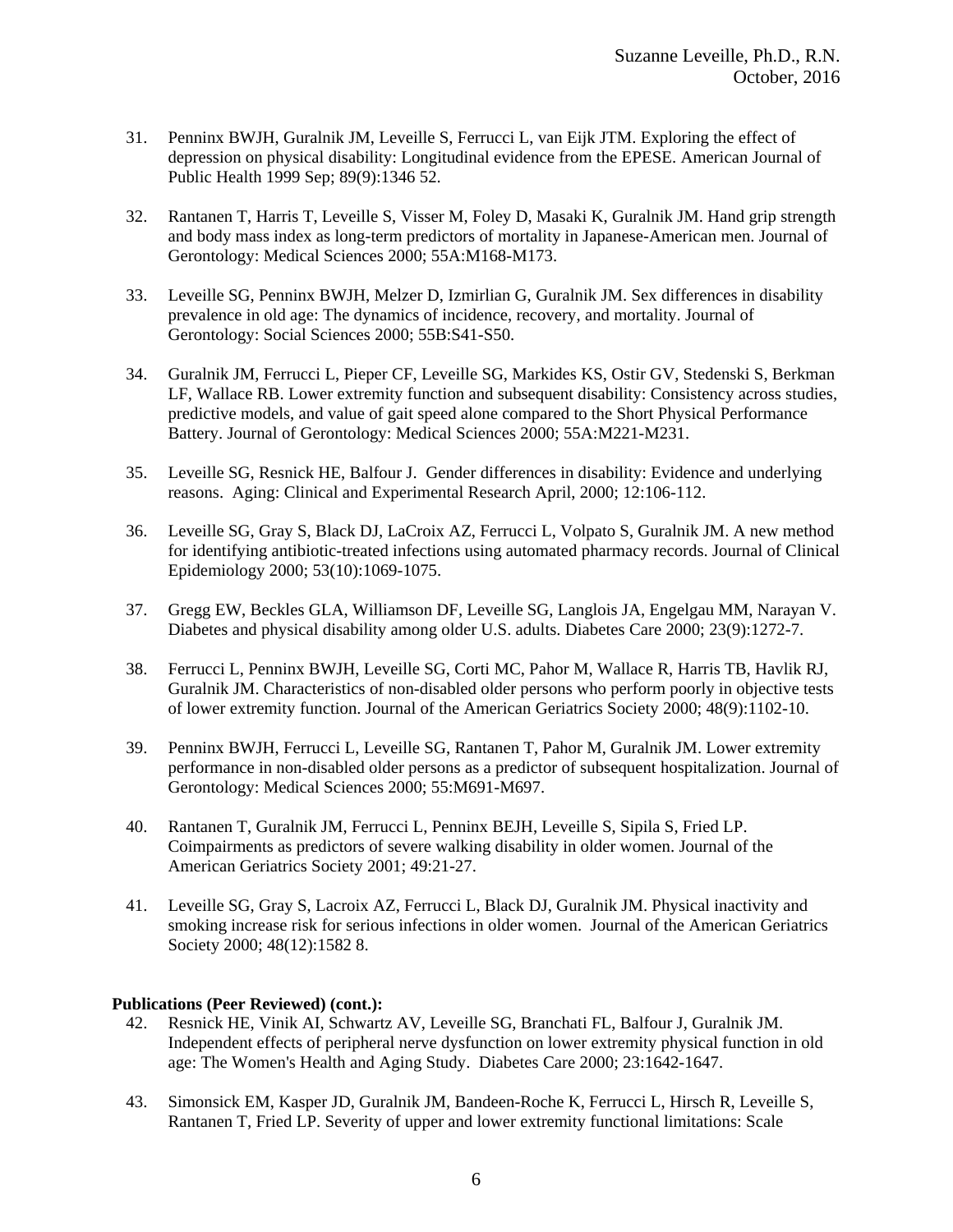development and validation with self-report and performance measures of physical function. Journal of Gerontology: Social Sciences 2001; 56B:S10-S19.

- 44. Melzer D, Izmirlian G, Leveille SG, Guralnik JM. Educational differences in the prevalence of mobility disability in old age: the dynamics of incidence, mortality, and recovery. Journal of Gerontology: Social Sciences 2001; 56B:S294-S301.
- 45. Volpato S, Leveille SG, Corti MC, Harris TB, Guralnik JM. The value of serum albumin and high-density lipoprotein cholesterol in defining mortality risk in older persons with low serum cholesterol. Journal of the American Geriatrics Society 2001; 49:1142-1147.
- 46. Hennessy CH, Buchner DM, Jordan JM, Leveille SG, Shefer AM, Stevens JA. The public health perspective in health promotion and disability prevention for older adults: The role of the Centers for Disease Control and Prevention. J Rural Health 2001; 17(4):364-9.
- 47. Leveille SG, Ling S, Hochberg M, Resnick HE, Bandeen-Roche K, Won A, Guralnik JM. Widespread musculoskeletal pain and the progression of disability in older disabled women. Annals of Internal Medicine 2001; 135:1038-1046.
- 48. Bean JF, Kiely DK, Herman S, Leveille SG, Mizer K, Frontera WR, Fielding RA. The relationship between leg power and physical performance in mobility limited elders. Journal of the American Geriatrics Society 2002; 50:461-467.
- 49. Leveille SG, Bean J, Bandeen-Roche K, Jones R, Hochberg M, Guralnik JM. Musculoskeletal Pain and Risk for Falls in Older Disabled Women Living in the Community. Journal of the American Geriatrics Society 2002; 50:671-678.
- 50. Bean J, Keily DK, Leveille SG, Morris J, Associating the onset of movement impairments with disability progression in nursing home residents. American Journal of Physical Medicine and Rehabilitation, 2002; 81:696-704.
- 51. Bean JF, Kiely DK, Leveille SG, Herman S, Huynh C, Fielding R, Frontera W. The six-minute walk test in mobility limited elders: What is being measured? Journal of Gerontology: Medical Sciences 2002; 57(11):M751-6.
- 52. Phelan EA, Williams B, Leveille S, Snyder S, Wagner EH, LoGerfo JP. Outcomes of a community-based dissemination of the health enhancement program. Journal of the American Geriatrics Society 2002; 50:1519-24.
- 53. Leveille SG, Fried LP, Guralnik JM. Disabling symptoms: What do older women report? Journal of General Internal Medicine 2002; 17:766-773.

- 54. Boudreau D, Leveille SG, Gray S, Black D, Guralnik JM, Ferrucci L, LaCroix AZ. Risks for frequent antimicrobial treated infections in postmenopausal women. Aging Clinical and Experimental Research 2003 Feb; 15(1):12-8.
- 55. Ferrucci L, Penninx BWJH, Volpato S, Harris TB, Bandeen-Roche K, Balfour J, Leveille SG, Fried L, and the Women's Health and Aging Study Group. Change in muscle strength explains accelerated decline of physical function in older women with high interleukin-6 serum levels.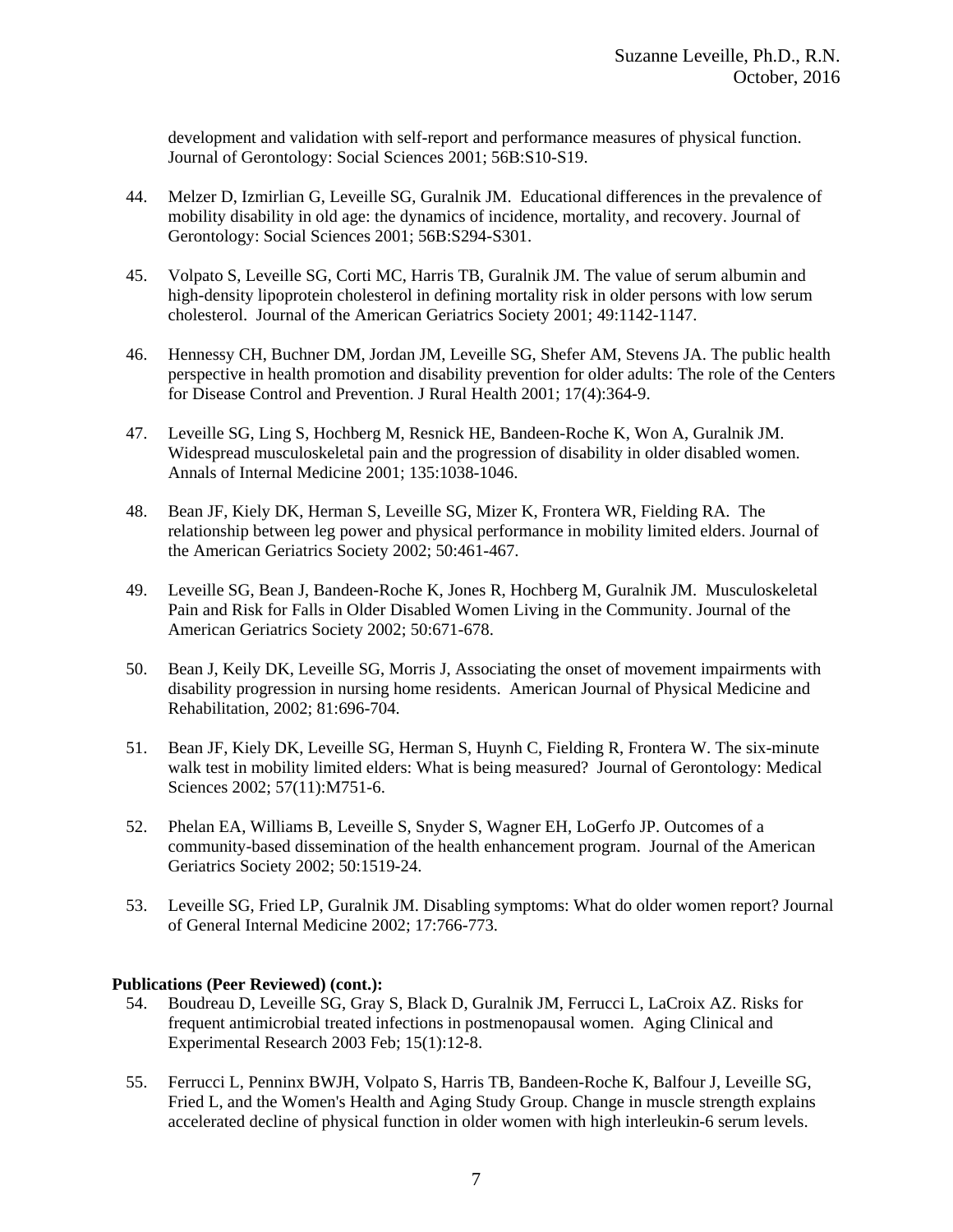Journal of the American Geriatrics Society 2002; 50(12):1947-54.

- 56. Leveille SG, Cohen-Mansfield J, Guralnik JM. The impact of chronic musculoskeletal pain on exercise attitudes, self-efficacy, and physical activity. Journal of Aging and Physical Activity 2003; 11:275-283.
- 57. Ostir GV, Cohen-Mansfield J, Leveille S, Volpato S, Guralnik JM. The association of positive and negative affect and exercise self-efficacy in older adults. Journal of Aging and Physical Activity 2003; 11:265-274.
- 58. Guralnik JM, Leveille S, Volpato S, Marx M, Cohen-Mansfield J. Targeting high risk older persons into exercise programs for disability prevention. Journal of Aging and Physical Activity 2003; 11:219-228.
- 59. Chang, M, Leveille, S, Cohen-Mansfield, J, Guralnik, JM. The Association of Physical Performance Level with Attitude Toward Exercise in Older Persons. Journal of Aging and Physical Activity 2003; 11:254-264.
- 60. Bean J, Leveille SG, Kiely D, Ferrucci L, Guralnik JM. A Comparison of leg power and leg strength within the InCHIANTI Study: Which influences mobility more? Journal of Gerontology: Medical Sciences 2003 Aug; 58(8):728-33.
- 61. Leveille SG. Musculoskeletal Aging (Review). Current Opinion in Rheumatology 2004; 16(2):114-8.
- 62. Leveille SG, Fried LP, McMullen W, Guralnik JM. Advancing the taxonomy of disability in older adults. Journal of Gerontology: Medical Sciences 2004; 59A:86-93.
- 63. Miller R, Zhang Y, Silliman RA, Kelley-Hayes M, Leveille S, Murabito J, Kiel D, O'Connor G, Felson DT. Impact of medical conditions on improvement in self-reported and observed functional performance amongst elders. Journal of the American Geriatrics Society 2004; 52(2):217-23.
- 64. Bean J, Herman S, Kiely DK, Frey I, Leveille SG, Fielding RA, Frontera W. Increased velocity exercise specific to task (InVest) training: A pilot study exploring effects on leg power, balance and mobility in community dwelling older women. Journal of the American Geriatrics Society 2004; 52:799-804.
- 65. Phelan EA, Williams B, Penninx, BWJH, LoGerfo JP, Leveille SG. ADL Function and disability in older adults in a randomized trial of the health enhancement program. Journal of Gerontology: Medical Sciences 2004; 59A:838-843.

- 66. Chang M, Cohen-Mansfield J, Ferrucci L, Leveille S, Volpato S, de Rekeneire N, Guralnik JM. Incidence of loss of ability to walk 400 meters in a functionally limited older population. Journal of the American Geriatrics Society 2004; 52:2094-8.
- 67. Herman S, Kiely DK, Leveille S; O' Neill E; Cyberey S; Bean JF. Upper and lower limb muscle power relationships in mobility-limited older adults. Journal of Gerontology: Medical Sciences 2005;60:476-80.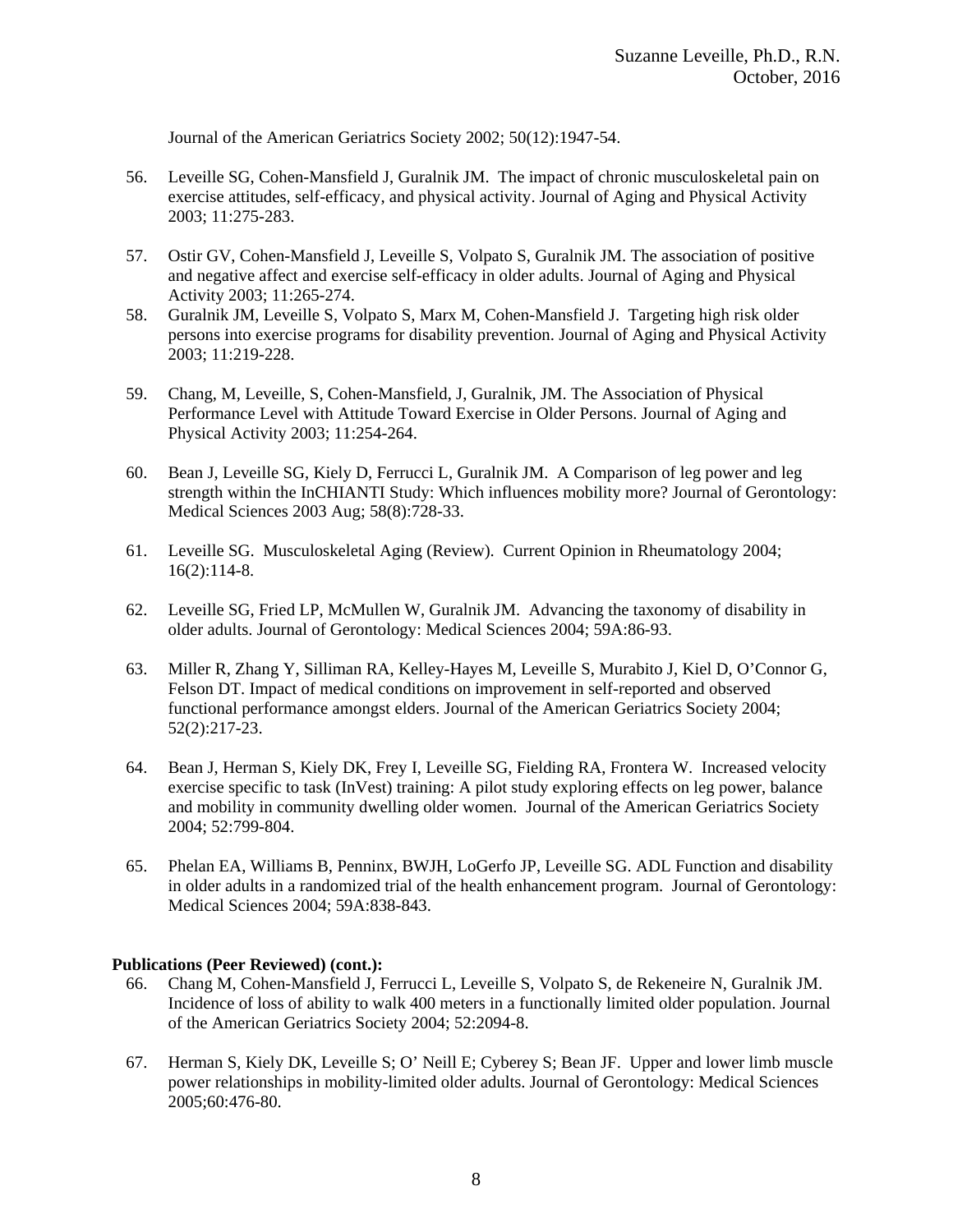- 68. Leveille SG, Zhang Y, McMullen W, Kelly-Hayes M, Felson D. Sex differences in musculoskeletal pain in older adults. Pain 2005; 116:332-38.
- 69. Leveille SG, Wee C, Iezzoni LI. Trends in obesity and arthritis among baby boomers and their predecessors, 1971-2002. American Journal of Public Health 2005; 95:1607-13.
- 70. Volpato S, Leveille SG, Blaum C, Fried LP, Guralnik JM. Risk factors for falls in older disabled women with diabetes. The Women's Health and Aging Study. Journal of Gerontology Medical Sciences 2005; 60:1539-45.
- 71. Ericksen JJ, Bean JF, Kiely DK, Hicks GE, Leveille SG. Does gynecological surgery contribute to low back problems in later life? An analysis of the Women's Health and Aging Study. Archives of Physical Medicine Rehabilitation 2006; 87:172-6.
- 72. Gray SL, LaCroix AZ, Hanlon JT, Penninx BWJH, Blough DK, Leveille SG, Artz MB, Guralnik JM, Buchner DM. Benzodiazepine use and physical disability in community dwelling older adults. Journal of the American Geriatrics Society 2006; 54:224-30.
- 73. Kuo HK, Bean JF, Yen CJ, Leveille SG. Linking C-reactive protein to late-life disability in the National Health and Nutrition Examination Survey (NHANES) 1999-2002. Journal of Gerontology: Medical Sciences 2006; 61(4):380-7.
- 74. Kuo HK, Leveille SG, Yen CJ, Chai HM, Chang CH, Yeh YC, Yu YH, Bean JF. Exploring how peak leg power and usual gait speed are linked to late-life disability: data from the National Health and Nutrition Examination Survey (NHANES) 1999-2002 American Journal of Physical Medicine and Rehabilitation 2006; 85:650-8.
- 75. Kuo HK, Leveille SG, Yu YH, Milberg WP. Cognitive function, habitual gait speed, and late-life disability in the National Health and Nutrition Examination Survey (NHANES) 1999-2002. Gerontology 2007; 53(2):102-10.
- 76. Leveille SG, Bean J, Ngo L, McMullen W, Guralnik JM. The pathway from musculoskeletal pain to mobility difficulty in older disabled women. Pain 2007; 128(1-2):69-77.
- 77. Kuo HK, Liao KC, Leveille SG, Bean JF, Yen CJ, Chen JH, Yu YH, Tai TY. Relationship of homocysteine levels to quadriceps strength, gait speed and late-life disability in older adults. Journal of Gerontology: Medical Sciences 2007; 62(4):434-9.
- 78. Bean JF, Bailey A, Kiely DK, Leveille SG. Do attitudes toward exercise vary with differences in mobility and disability status? - A study among low-income seniors. Disability and Rehabilitation 2007; 29(15):1215-20.

- 79. Eamranond PP, Patel KV, Legedza AT, Marcantonio ER, Leveille SG. The association of language with prevalence of undiagnosed hypertension among older Mexican Americans. Ethnicity and Disease 2007; 17:699-706.
- 80. Allen MB, Iezzoni LI, Huang A, Huang L, Leveille SG. Improving patient-clinician communication about chronic conditions: description of an Internet-based nurse e-coach intervention. Nursing Research 2008; 57(2):107-12.
- 81. Leveille SG, Huang A, Tsai SB, Weingart SN, Iezzoni LI. Screening for chronic conditions using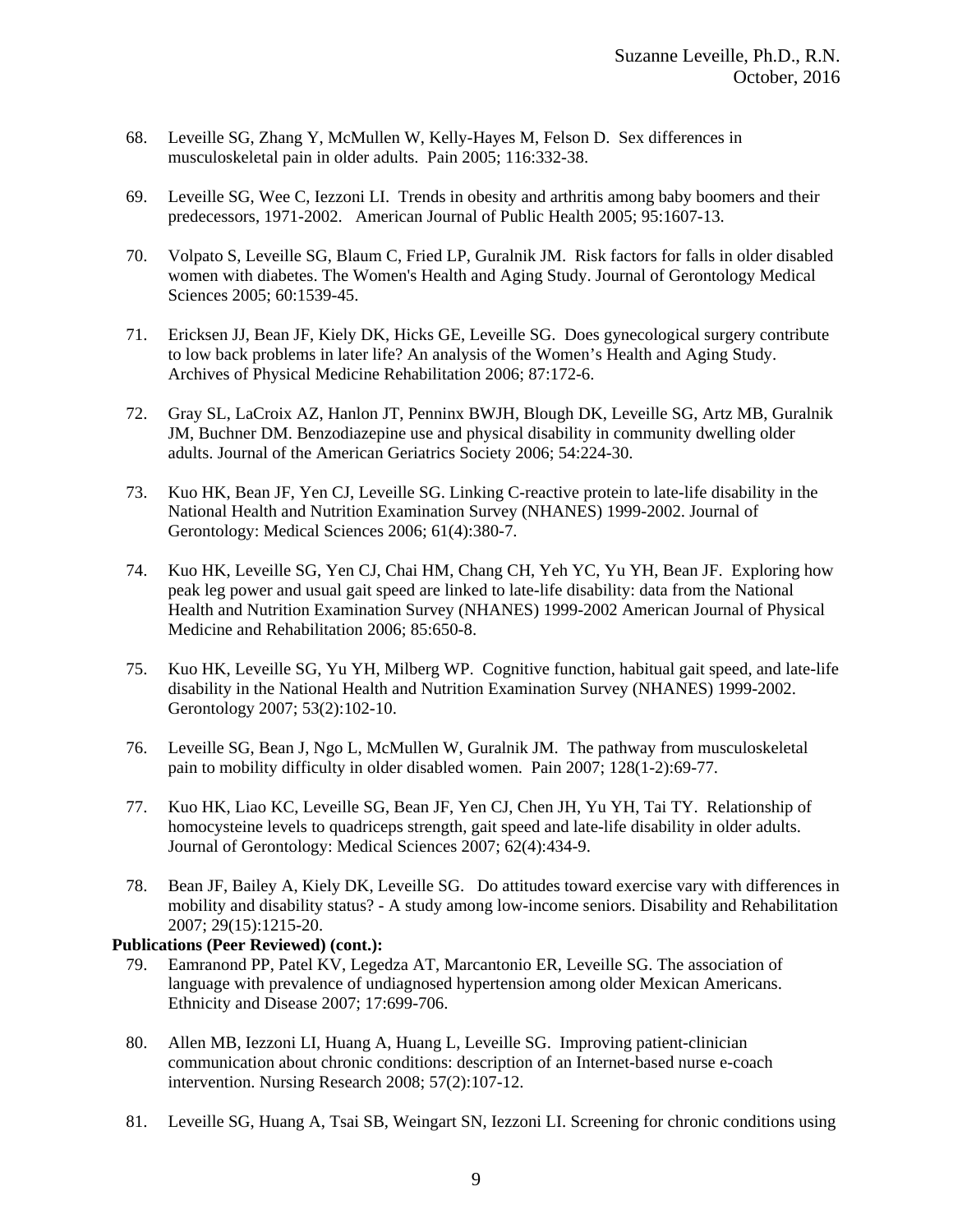a patient internet portal: recruitment for an internet-based primary care intervention. Journal of General Internal Medicine 2008; 23(4):472-5.

- 82. Bean JF, Kiely DK, LaRose S, Leveille SG. Which impairments are most associated with high mobility performance in older adults? Implications for a rehabilitation prescription. Archives of Physical Medicine and Rehabilitation 2008; 89(12):2278-84.
- 83. Buettner C, Davis RB, Leveille SG, Mittleman MA, Mukamal KJ. Prevalence of musculoskeletal pain and statin use. Journal of General Internal Medicine. 2008; 23(8):1182-6.
- 84. Leveille SG, Kiel DP, Jones RN, Roman A, Hannan MT, Sorond FA, Kang HG, Samelson EJ, Gagnon M, Freeman M, Lipsitz LA. The MOBILIZE Boston Study: Design and methods of a prospective cohort study of novel risk factors for falls in an older population. BMC Geriatrics 2008; 8:16.
- 85. Samelson EJ, Kelsey JL, Kiel DP, Roman AM, Cupples LA, Freeman MB, Jones RN, Hannan MT, Leveille SG, Gagnon MM, Lipsitz LA. Issues in conducting epidemiologic research in elders: lessons from the MOBILIZE Boston Study. American Journal of Epidemiology 2008; 168(12):1444-51.
- 86. Schonberg MA, Leveille SG, Marcantonio ER. Preventive health care among older women: missed opportunities and poor targeting. American Journal of Medicine 2008; 121(11):974-81.
- 87. Leveille SG, Huang A, Tsai SB, Allen MB, Weingart SN, Iezzoni LI. Health coaching via an internet portal for primary care patients with chronic conditions: a randomized controlled trial. Medical Care 2009; 47:41-47.
- 88. Leveille SG. Musculoskeletal pain and risk for falls in older adults? Journal of Pain Management 2009; 1(4):329-338.
- 89. Eggermont LHP, Bean JF, Guralnik JM, Leveille SG. Comparing pain severity vs. pain location in the MOBILIZE Boston Study: Chronic pain and lower extremity function. Journal of Gerontology: Medical Sciences 2009;64:763-70.
- 90. Eggermont LHP, Milberg WP, Lipsitz LA, Scherder EJA, Leveille SG. Physical activity and executive function in aging: The MOBILIZE Boston Study. Journal of the American Geriatrics Society 2009; 57:1750-6.

- 91. Leveille SG, Jones RN, Kiely DK, Hausdorff JM, Shmerling RH, Guralnik JM, Kiel DP, Lipsitz LA, Bean JF. Chronic musculoskeletal pain and the occurrence of falls in an older population. Journal of the American Medical Association 2009; 302:2214-2221.
- 92. Suri P, Kiely DK, Leveille SG, Frontera WR, Bean JF. Trunk muscle attributes are associated with balance and mobility in older adults: a pilot study. Physical Medicine and Rehabilitation 2009; 1(10):916-24.
- 93. Eamranond PP, Wee CC, Legedza AT, Marcantonio ER, Leveille SG. Acculturation and cardiovascular risk factor control among Hispanic adults in the United States. Public Health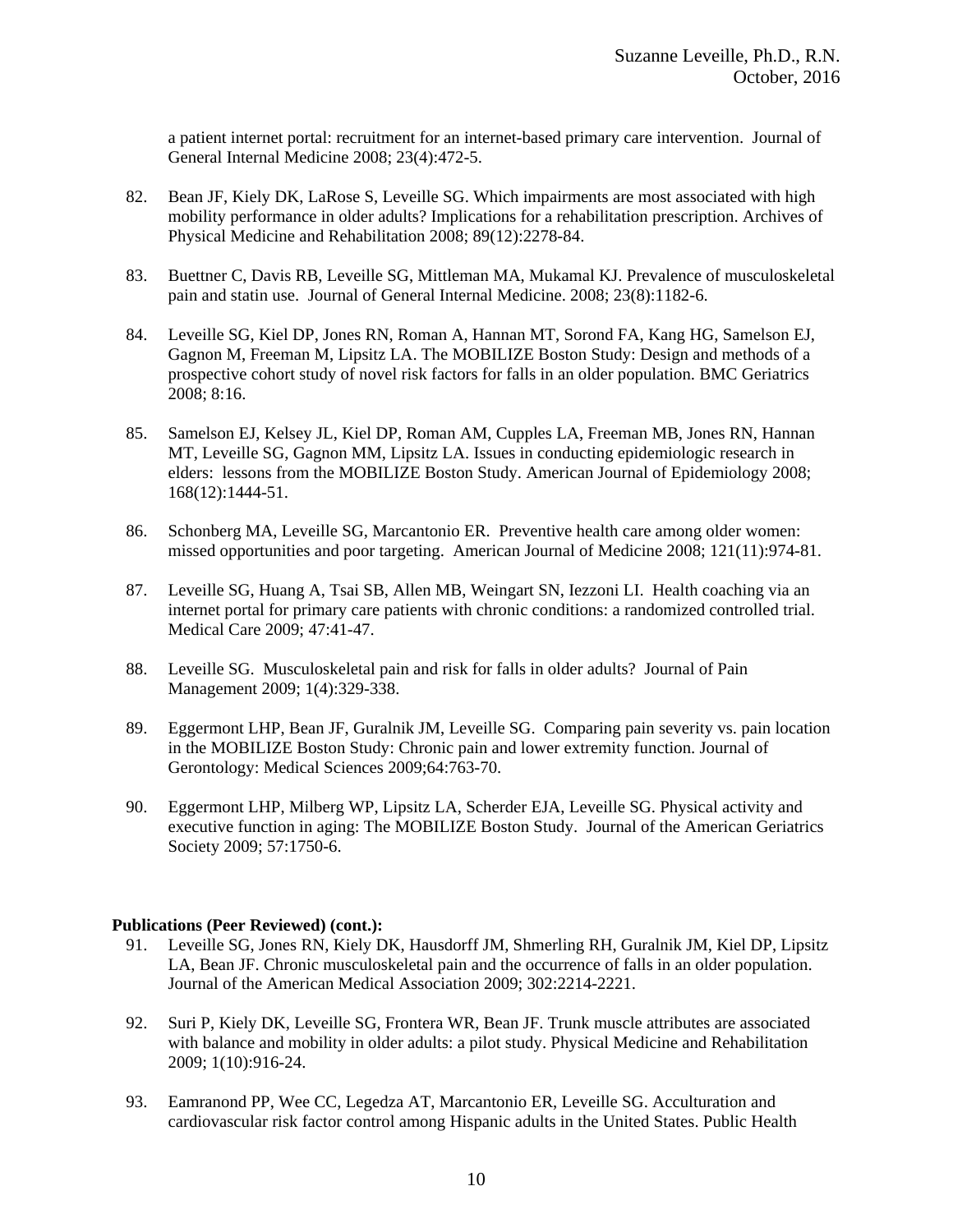Reports 2009; 124(6):818-24.

- 94. Eggermont LH, Shmerling RH, Leveille SG. Tender point count, pain, and mobility in the older population: The MOBILIZE Boston Study. Journal of Pain 2010; 11(1):62-70.
- 95. Hannan MT, Gagnon MM, Aneja J, Jones RN, Cupples LA, Lipsitz LA, Samelson EJ, Leveille SG, Kiel DP. Optimizing the tracking of falls in studies of older participants: quarterly telephone recall compared to monthly falls calendars in the MOBILIZE Boston Study. American Journal of Epidemiology 2010; 171(9):1031-6.
- 96. Delbanco T, Walker J, Darer JD, Elmore JG, Feldman HJ, Leveille SG, Ralston JD, Ross SE, Vodicka E, Weber VD. Open notes: doctors and patients signing on. Annals of Internal Medicine 2010; 153(2):121-5.
- 97. Bean JF, Kiely DK, LaRose S, Goldstein R, Frontera WR, Leveille SG. Are changes in leg power responsible for clinically meaningful improvements in mobility in older adults? Journal of the American Geriatrics Society 2010; 58(12):2363-8.
- 98. Wee CC, Huskey KW, Ngo L, Fowler-Brown A, Leveille SG, Mittlemen MA, McCarthy EP. Obesity, race, and the risk of mortality and functional decline among Medicare beneficiaries 65 years and older in the United States. Annals of Internal Medicine 2011; 154(10):645-55.
- 99. Suri P, Kiely DK, Leveille SG, Frontera WR, Bean JF. Increased trunk extension endurance is associated with meaningful improvement in balance among older adults with mobility problems. Archives of Physical Medicine and Rehabilitation. 2011; 92(7):1038-43.
- 100. Chen Q, Hayman LL, Shmerling RH, Bean JF, Leveille SG. Characteristics of chronic pain associated with sleep difficulty in the older population: The MOBILIZE Boston Study. Journal of the American Geriatrics Society 2011; 59(8):1385-92.
- 101. Walker J, Leveille SG, Ngo L, Vodicka E, Darer JD, Dhanireddy S, Elmore JG, Feldman HJ, Lichtenfeld MJ, Oster N, Ralston JD, Ross SE, Delbanco T. Inviting patients to read their doctors' notes: patients and doctors look ahead: patient and physician surveys. Annals of Internal Medicine. 2011; 155(12):811-9.
- 102. Neeman N, Isaac T, Leveille S, Dimonda C, Shin JY, Aronson MD, Freedman SD. Improving doctor-patient communication in the outpatient setting using a facilitation tool: a preliminary study. International Journal of Quality Health Care. 2012 Aug; 24(4):357-64.

- 103. Eggermont LH, Penninx BW, Jones RN, Leveille SG. Depressive symptoms, chronic pain, and falls in older community-dwelling adults: The MOBILIZE Boston Study. Journal of the American Geriatrics Society. 2012; 60(2):230-7.
- 104. Buettner C, Rippberger MJ, Smith JK, Leveille SG, Davis RB, Mittleman MA. Statin use and musculoskeletal pain among adults with and without arthritis. American Journal of Medicine. 2012; 125(2):176-82.
- 105. Leveille SG, Walker J, Ralston JD, Ross SE, Elmore JG, Delbanco T. Evaluating the impact of patients' online access to doctors' visit notes: designing and executing the OpenNotes project. BMC Medical Informatics and Decision Making. 2012 Apr 13; 12(1):32.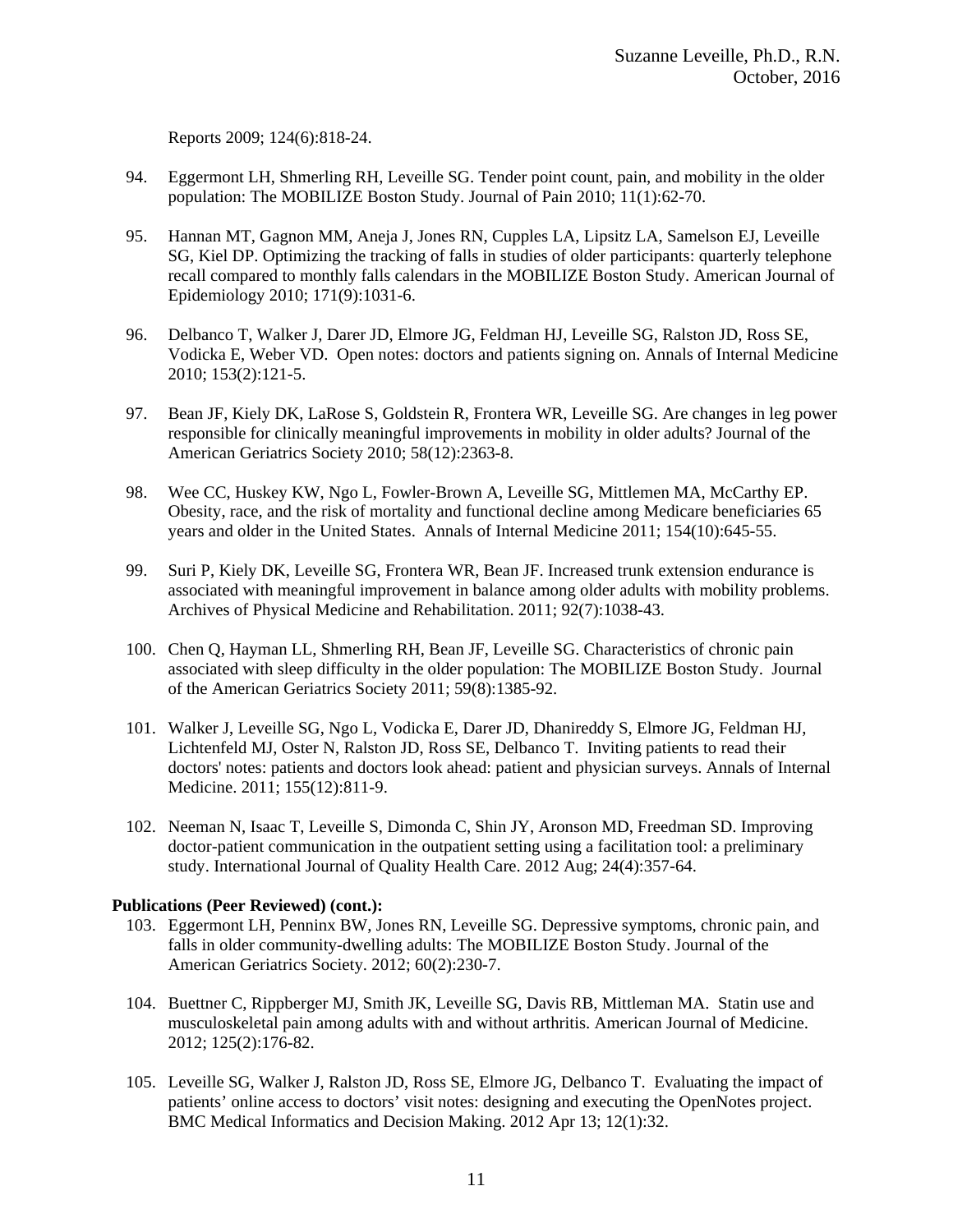- 106. Delbanco T, Walker J, Bell SK, Darer JD, Elmore JG, Farag N, Feldman HJ, Mejilla R, Ngo L, Ralston JD, Ross SE, Tivedi N, Vodicka E, Leveille SG. Inviting patients to read their doctors' notes: A quasi-experimental study and a look ahead. Annals of Internal Medicine. 2012 Oct 2; 157(7):461-70.
- 107. Stewart C, Leveille SG, Shmerling R, Samuelson E, Bean JF, Schofield P. Older adults' management of persistent pain: The MOBILIZE Boston Study. Journal of the American Geriatrics Society. 2012; 60(11):2081-6.
- 108. Holt NE, Percac-Lima S, Kurlinski LA, Thomas JC, Landry PM, Campbell B, Latham N, Ni P, Jette A, Leveille SG, Bean JF. The Boston Rehabilitative Impairment Study of the elderly (Boston RISE): A description of methods. Archives of Physical Medicine and Rehabilitation. 2013; 94(2):347-55.
- 109. Eum R, Leveille SG, Kiely DK, Kiel DP, Samelson EJ, Bean JF. Is kyphosis related to mobility, balance and disability? Archives of Physical Medicine and Rehabilitation. 2013; 92(11):980-9.
- 110. Odonkor CA, Thomas JC, Holt N, Latham N, Van Swearingen J, Brach JS, Leveille SG, Jette A, Bean J. A comparison of straight- and curved-path walking tests among mobility-limited older adults. Journal of Gerontology: Medical Sciences 2013; 68(12):1532-9.
- 111. Poghosyan H, Kennedy Sheldon L, Leveille SG, Cooley ME. Health-related quality of life after surgical treatment in patients with non-small cell lung cancer: a systematic review. Lung Cancer. 2013;81(1)11-26.
- 112. Fowler-Brown A, Wee C, Marcantonio E, Ngo L, Leveille S. The mediating effect of chronic pain on the relationship between obesity and physical function and disability in older adults. Journal of the American Geriatrics Society 2013;61(12):2079-86.
- 113. Vodicka E, Mejilla R, Leveille SG, Ralston JD, Darer JD, Delbanco T, Walker J, Elmore JG. Online access to doctors' notes: patient concerns about privacy. Journal of Medical Internet Research. 2013; 15(9):e208.
- 114. Bean JF, Latham NK, Holt N, Kurlinksi L, Ni P, Leveille S, Percac-Lima S, Jette A. Which Neuromuscular Attributes Are Most Associated With Mobility Among Older Primary Care Patients? Archives of Physical Medicine and Rehabilitation. 2013;94(12):2381-8.

- 115. Kariuki JK, Stuart-Shor EM, Leveille SG, Hayman LL. Evaluation of the performance of existing non-laboratory based cardiovascular risk assessment algorithms. BMC Cardiovascular Disorders. 2013; 13:123.
- 116. Duckham RL, Procter-Gray E, Hannan MT, Leveille SG, Lipsitz LA, Li W. Sex differences in circumstances and consequences of outdoor and indoor falls in older adults in the MOBILIZE Boston cohort study. BMC Geriatrics. 2013 Dec 6;13:133.
- 117. Stewart C, Schofield P, Elliott AM, Torrance N, Leveille S. What Do We Mean by "Older Adults' Persistent Pain Self-management"? A Concept Analysis. Pain Medicine 2014; 15(2):214-24.
- 118. Ryan CG, McDonough S, Kirwan JP, Leveille S, Martin DJ. An investigation of association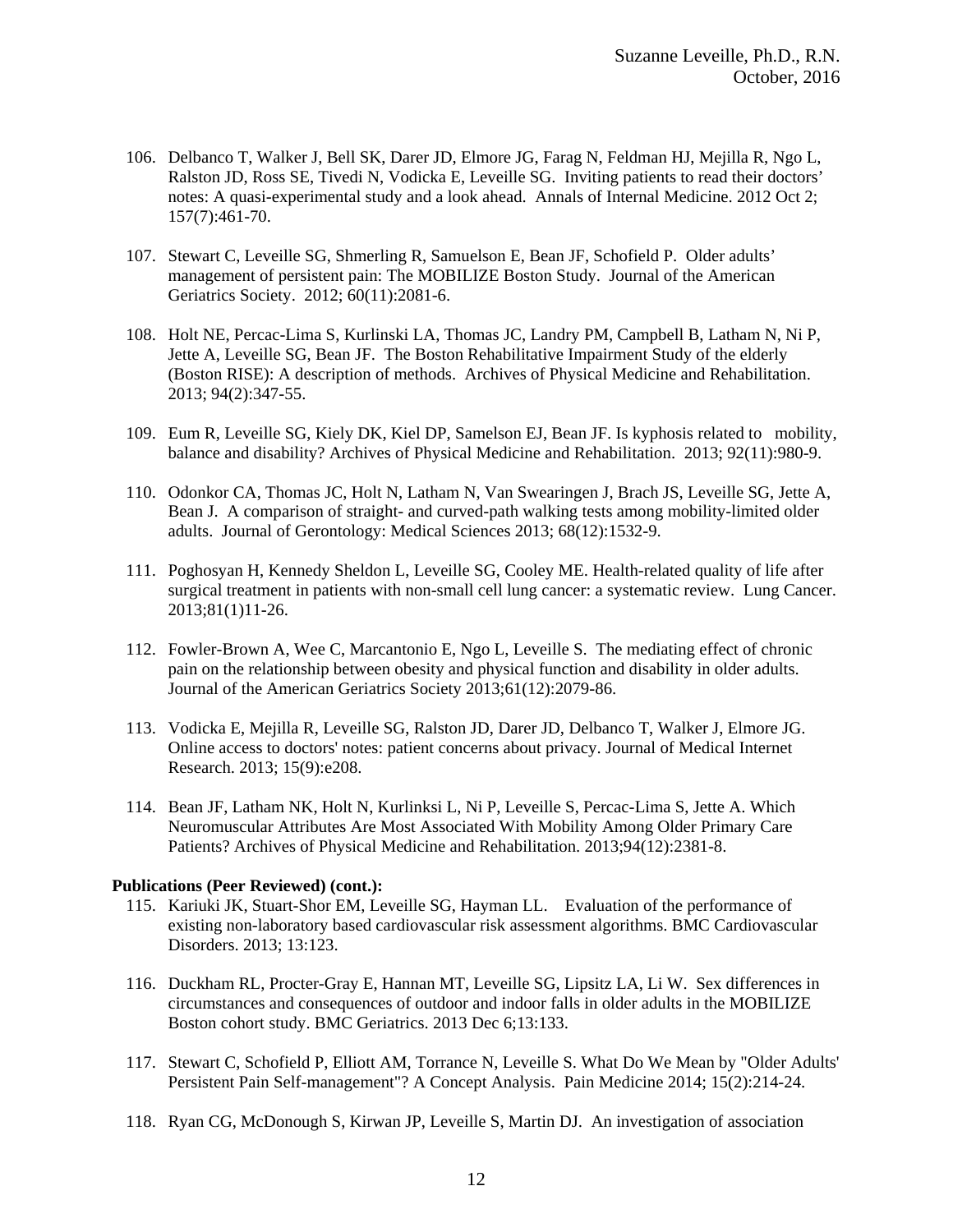between chronic musculoskeletal pain and cardiovascular disease in the Health Survey for England (2008). European Journal of Pain. 2014; 18(5):740-50.

- 119. Beauchamp MK, Leveille SG, Patel KV, Kiely DK, Phillips CL, Bandinelli S, Ferrucci L, Guralnik J, Bean JF. What Physical Attributes Underlie Self-Reported vs. Observed Ability to Walk 400 m in Later Life? An Analysis from the InCHIANTI Study. American Journal of Physical Medical Rehabilitation. 2014 May; 93(5):396-404.
- 120. Thakral M, Shi L, Shmerling RH, Bean JF, Leveille SG. A Stiff Price to Pay: Does Joint Stiffness Predict Disability in an Older Population? Journal of the American Geriatrics Society 2014;62 (10):1891-9.
- 121. Eggermont LHP, Leveille SG, Shi L, Kiely DK, Shmerling RH, Jones RN, Guralnik JM, Bean JF. Pain characteristics associated with the onset of disability in older adults: the maintenance of balance, independent living, intellect, and zest in the Elderly Boston Study. Journal of the American Geriatrics Society 2014; 62(6):1007-16.
- 122. Thomas JC, Odonkor C, Griffith L, Holt N, Percac-Lima S, Leveille S, Ni P, Latham NK, Jette AM, Bean JF. Reconceptualizing balance: attributes associated with balance performance. Experimental Gerontology. 2014; 57:218-23.
- 123. Oster NV, Jackson S, Dhanireddy S, Mejilla R, Ralston JD, Leveille S, Delbanco T, Walker JD, Bell SK, Elmore J. Patient access to online visit notes: Perceptions of doctors and patients at an urban HIV/AIDS clinic. Journal of the International Association of Providers of AIDS Care 2014 (online). Pii: 2325957414526783.
- 124. Li W, Procter-Gray E, Lipsitz LA, Leveille SG, Hackman H, Biondolillo M, Hannan MT. Utilitarian walking, neighborhood environment and risk for outdoor falls among older adults. American Journal of Public Health. 2014 Sep;104(9):e30-7.
- 125. Patel KV, Phelan EA, Leveille SG, Lamb SE, Missikpode C, Wallace RB, Guralnik JM, Turk DC. High prevalence of falls, fear of falling, and impaired balance among older adults with pain in the United States: findings from the 2011 National Health and Aging Trends Study. Journal of the American Geriatrics Society. 2014; 62(10):1844-1852.

- 126. Pedersen MM, Holt NE, Grande L, Kurlinski LA, Beauchamp MK, Kiely DK, Petersen J, Leveille S, Bean JF. Mild Cognitive Impairment Status and Mobility Performance: An Analysis from the Boston RISE Study. Journal of Gerontology: Medical Science. 2014; 69(12); 1511-18.
- 127. Jackson SL, Mejilla R, Darer JD, Oster NV, Ralston JD, Leveille SG, Walker J, Delbanco T, Elmore JG. Patients who share transparent visit notes with others: characteristics, risks and benefits. Journal of Medical Internet Research. 2014; 16(11).
- 128. Fowler-Brown A, Kim DH, Shi L, Marcantonio E, Wee CC, Shmerling RH, Leveille S. The Mediating Effect of Leptin on the Relationship between Body Weight and Knee Osteoarthritis in Older Adults. Arthritis Rheumatology. 2015; 67(1):169-75.
- 129. Ward RE, Leveille SG, Beauchamp MK, Travison T, Alexander N, Jette AM, Bean JF.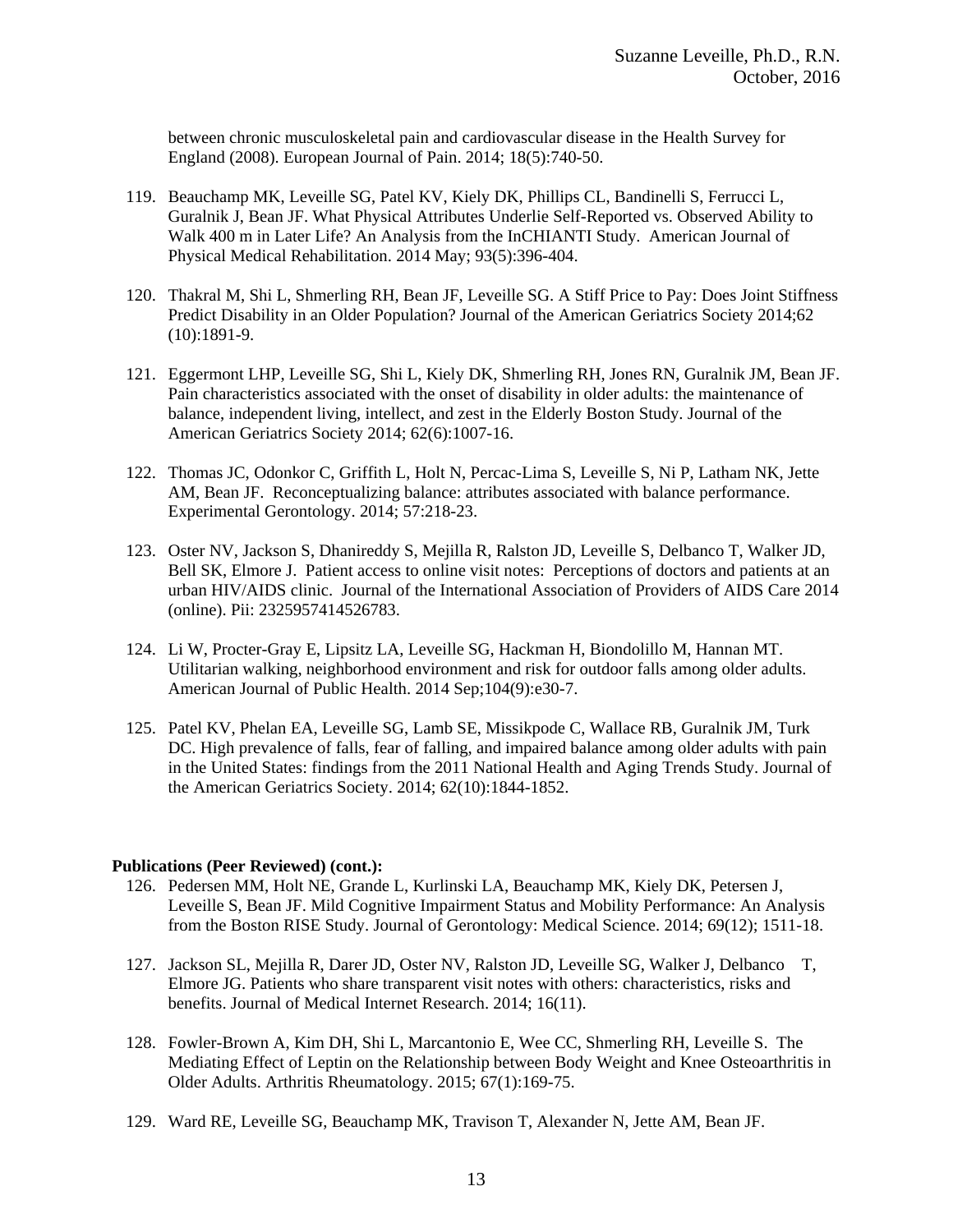Functional performance as a predictor of injurious falls among older adults. Journal of the American Geriatrics Society. 2015; 63(2):315-20. PMID: 25688606.

- 130. Kiely DK, Kim DH, Gross AL, Habtemariam DA, Leveille SG, Li W, Lipsitz LA. Fall risk is not black and white. Journal of Health Disparities Research and Practice. 2015; 8(3):72-84.
- 131. Procter-Grey E, Leveille S, Hannan M, Cheng J, Kane K, Li W. Variations in community prevalence and determinants of recreational and utilitarian walking in older age. Journal of Aging Research. Journal of Aging Research. 2015;2015:382703.
- 132. Leveille SG, Mejilla R, , Ngo L,Fossa A, Elmore JG, Darer JD, Ralston JD, Delbanco T, Walker J. Do patients who access clinical information on patient Internet portals have more primary care visits? Medical Care. 2016 Jan;54(1):17-23. PMID: 26565525.
- 133. Crotty BH1, Anselmo M, Clarke DN, Famiglio LM, Flier L, Green JA, Leveille S, Mejilla R, Stametz RA, Thompson M, Walker J, Bell SK. Opening Residents' Notes to Patients: A Two-Institution Qualitative Study of Resident and Faculty Physician Attitudes on Open Notes Implementation in Graduate Medical Education. Academic Medicine: Journal of Association of American Medical Colleges. 2016 Mar;91(3):418-26.
- 134. Kariuki JK, Stuart-Shor EM, Leveille SG, Hayman, LL. Methodological Challenges in Estimating Trends and Burden of Cardiovascular Disease in Sub-Saharan Africa. Cardiology Research and Practice. 2015;2015:921021. PMCID: PMC4678067.
- 135. Schepker CA, Leveille SG, Pedersen MM, Ward RE, Kurlinski LA, Grande L, Kiely DK, Bean JF. Effect of Pain and Mild Cognitive Impairment on Mobility. Journal of American Geriatric Society. 2016;64(1):138-43. PMID: 26782863.
- 136. Van der Leeuw G, Eggermont LHP, Shi L, Milberg W, Gross AL, Hausdorff JM, Bean JF, Leveille SG. Pain and Cognitive functioning among older adults living in the community. Journal of Gerontology: Medical Science. 2016:71(3):398-405 PMID: 26433218.
- 137. Makris UE, Paul TM, Holt NE, Latham N, Ni P, Jette A, Leveille SG, Bean JF. The Relationship Among Neuromuscular Impairments, Chronic Back Pain and Mobility in Older Adults. Physical Medicine and Rehabilitation. 2016 Aug;8(8):738-47.

- 138. Romine PE, Kiely DK, Holt N, Percac-Lima S, Leveille S, Bean JF. Task Specific Fatigue among Older Primary Care Patients. Journal of Aging and Health. 2016 Mar 3. pii: 0898264316635567. [Epub ahead of print]
- 139. Beauchamp MK, Jette AM, Ni P, Latham NK, Ward RE, Kurlinksi LA, Percac-Lima S, Leveille SG, Bean JF. Leg and Trunk Impairments Predict Participation in Life Roles in Older Adults: Results from Boston RISE. Journal of Gerontological and Biological Science Medical Science. 2016 May;71(5):663-9.
- 140. Ward RE, Beauchamp MK, Latham NK, Leveille SG, Kurlinski L, Pengsheng N, Goldstein R, Jette AM, Bean JF. Neuromuscular Impairments Contributing to Persistently Poor and Declining Lower-Extremity Mobility among Older Adults: New Findings Informing Geriatric Rehabilitation. Archives of Physical Medicine and Rehabilitation. 2016 Aug;97(8):1316-22.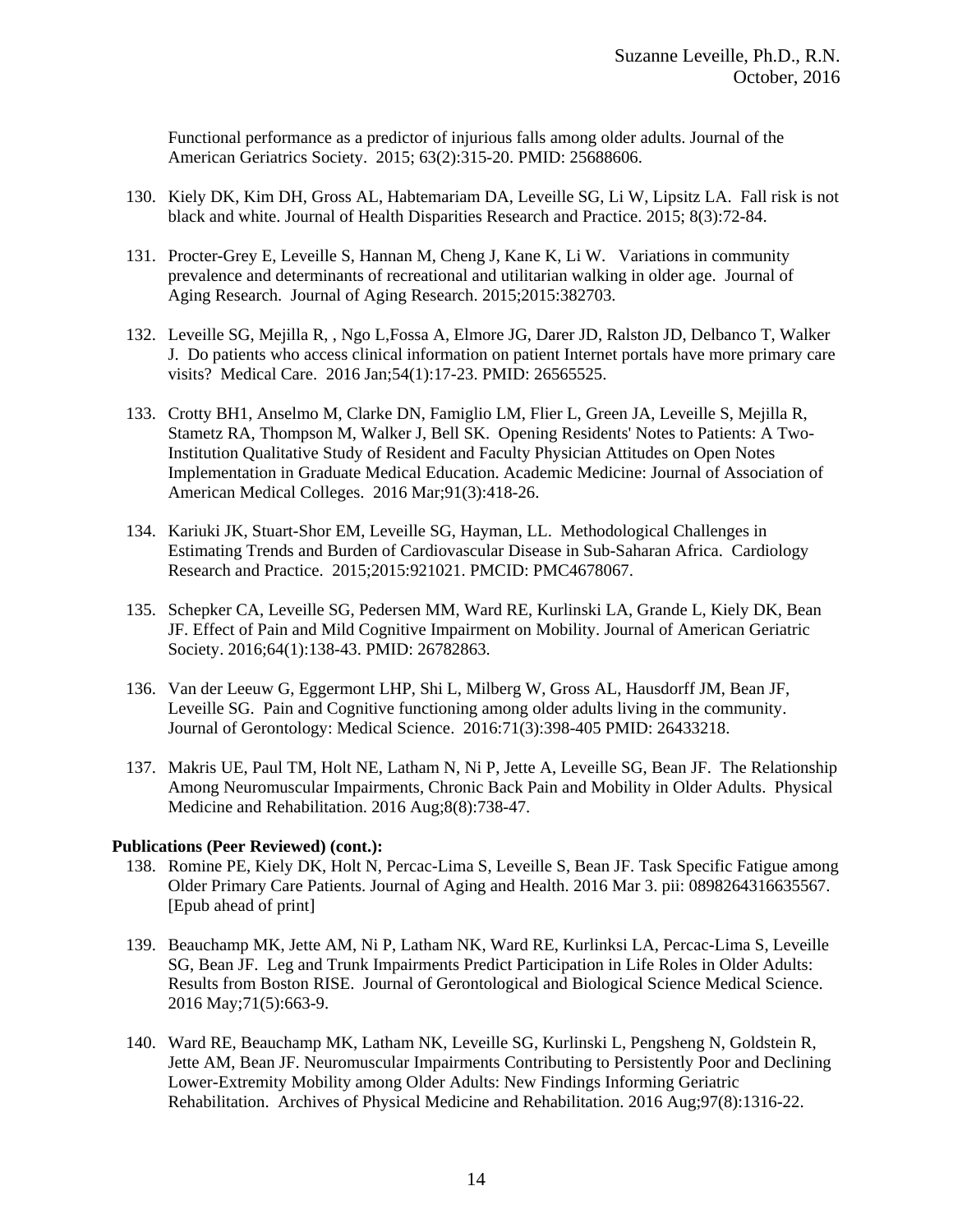- 141. Ogawa E, You T, Leveille SG. Potential Benefits of Exergaming for Cognition and Cognitively Mediated Physical Function in Older Adults: a Systemic Review. Journal of Aging and Physical Activity. 2016;24(2):332-6. PMID: 26291754.
- 142. James EG, Leveille SG, You T, Hausdorff JM, Travison T, Manor B, McLean R, Bean JF. Gait coordination impairment is associated with mobility in older adults. Experimental Gerontology. 2016;80:12-6. PMID: 27086065.
- 143. Stubbs B, Schofield P, Patchay S, Leveille S. Musculoskeletal pain characteristics associated with lower balance confidence in community-dwelling older adults. Physiotherapy. 2016 Jun;102(2):152-8. doi: 10.1016/j.physio.2015.03.3721. Epub 2015 May 8.
- 144. Bell SK, Mejilla R, Anselmo M, Darer JD, Elmore JG, Leveille S, Ngo L, Ralston JD, Delbanco T, Walker J. When doctors share visit notes with patients: a study of patient and doctor perceptions of documentation errors, safety opportunities and the patient-doctor relationship. BMJ Quality and Safety.Epub 2016 May 18.
- 145. Peacock S, Reddy A, Leveille SG, Walker J, Payne TH, Oster NV, Elmore JG. Patient portals and personal health information online: perception, access, and use by US adults. Journal of the American Medical Information Association. Epub 2016 Jul 12.
- 146. Van der Leeuw G, Leveille SG, Jones RN, Hausdorff, JM, McLean R, Kiely DK, Gagnon M, Milberg WH. 2016 Measuring attention in very old adults using the Test of Everyday Attention. Aging, Neuropsychology, and Cognition. (Epub September 2016).
- 147. Thakral M, Shi L, Foust JB, Patel, KV, Shmerling R, Bean JF, Leveille SG. Pain Quality Descriptors in Community-Dwelling Older Adults with Nonmalignant Pain. Pain. (Accepted September 2016).

# **Book Chapters:**

1. Leveille SG, Guralnik JM. Morbidity, disability, and mortality. Women and Health, Goldman MB, Hatch MC. Eds. 1999, San Diego: Academic Press.

2. Leveille SG, Wee CC, Iezzoni LI. Are Baby Boomers Aging Better Than Their Predecessors? Trends in Overweight, Arthritis, and Mobility Difficulty. In: Health in Older Ages: The Causes and Consequences of Declining Disability among the Elderly. National Bureau of Economics Research. Fall, 2007.

3. Iezzoni LI. Soukup JR, Leveille SG. How do Medicare Beneficiaries with Physical and Sensory Disabilities Feel about Their Health Care? In: Health at Older Ages: The Causes and Consequences of Declining Disability among the Elderly. National Bureau of Economics Research. Fall, 2007.

4. Leveille SG, Volpato S. Chronic Pain and Disability. In: Geriatric Diabetes. Munshi M, Lipsitz L. Eds. 2007, New York: Taylor & Francis Group.

5. Yang F, Leveille SG. Physical function, morbidity, and mortality. Women and Health,  $2<sup>nd</sup>$  Edition. Goldman MB, Rexrode KM, Troisi R. Eds. 2012, San Diego: Elsevier.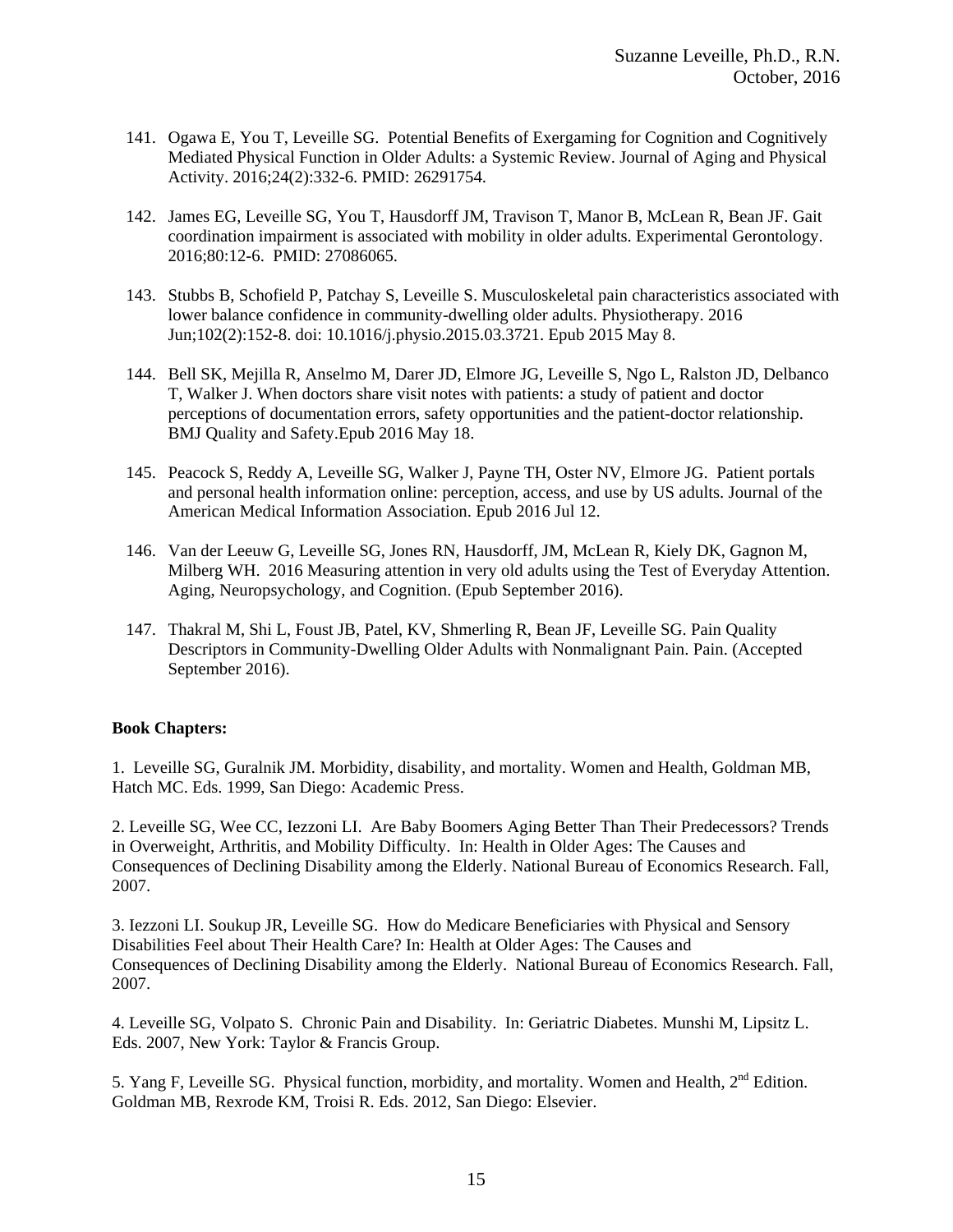6. Leveille SG. Geriatric Health, Section Introduction. Women and Health, 2<sup>nd</sup> Edition. Goldman MB, Rexrode KM, Troisi R. Eds. 2012, San Diego: Elsevier.

7. Leveille SG, Thapa S. Disability among Persons Aging with HIV/AIDS. In: HIV and Aging. Brennan-Eng M, DeMarco R. Eds. Series: Interdisciplinary Topics in Gerontology and Geriatrics. 2016, Basel, Switzerland: S. Karger AG.

### **http://www.sciencedirect.com/science/article/pii/B9780123849786001400/pdfft?md5=7dd7d7fc446ca 8cbf70a03393df4c1d9&pid=3-s2.0-B9780123849786001400-main.pdf**

## **Letters to the Editor:**

1. Leveille SG, LaCroix AZ. Exercise training and nutritional supplementation for physical frailty in very elderly people. New England Journal of Medicine 1994; 331(18):1237-1238.

2. Ferrucci L, Guralnik JM, Penninx BWJH, Leveille SG. Cigarette smoke and hearing loss. Journal of the American Medical Association 1998; 280:963-4.

3. Leveille SG, Phelan EA, Davis C, LoGerfo M, LoGerfo JP. Preventing disability through communitybased health coaching. Journal of the American Geriatrics Society 2004;52(2):328-9.

4. Schonberg MA, Leveille SG, Marcantonio ER. In Reply: Sleep Hours and Obesity Among Older Women. The American Journal of Medicine 2009; 122(6):e15.

5. Leveille SG, Kiely DK; Kiel DP. Chronic pain and risk of falls in older adults – author reply. JAMA. 2010; 303(12):1148-9.

### **Abstracts and Presentations:**

Maternal and infant outcomes associated with neonatal drug withdrawal syndrome. (Poster) The First Annual Washington State Health Data Users Conference, November 7-8, 1991; Olympia.

A randomized controlled health promotion trial to prevent falls and disabilities in older adults. (Abstract) Annual Meeting of the Society for Epidemiological Research, June 10-12, 1992, Minneapolis.

Psychoactive medications and injurious motor vehicle collisions involving older drivers. (Abstract) Annual Meeting of The American Public Health Association, October 24-28, 1993, San Francisco.

Does walking decrease the risk for cardiovascular disease hospitalizations and all-cause mortality in older adults? (Poster) Annual Meeting of the Gerontological Society of America, November 19-23, 1993, New Orleans.

Walking and the prevention of functional decline in older adults. (Abstract) Annual Meeting of the Gerontological Society of America, November 18-22, 1994, Atlanta.

Dietary Antioxidants and Bone Mineral Density in Postmenopausal Women. (Poster) Annual Meeting of the American Society for Bone and Mineral Research, September 9-13, 1995, Baltimore.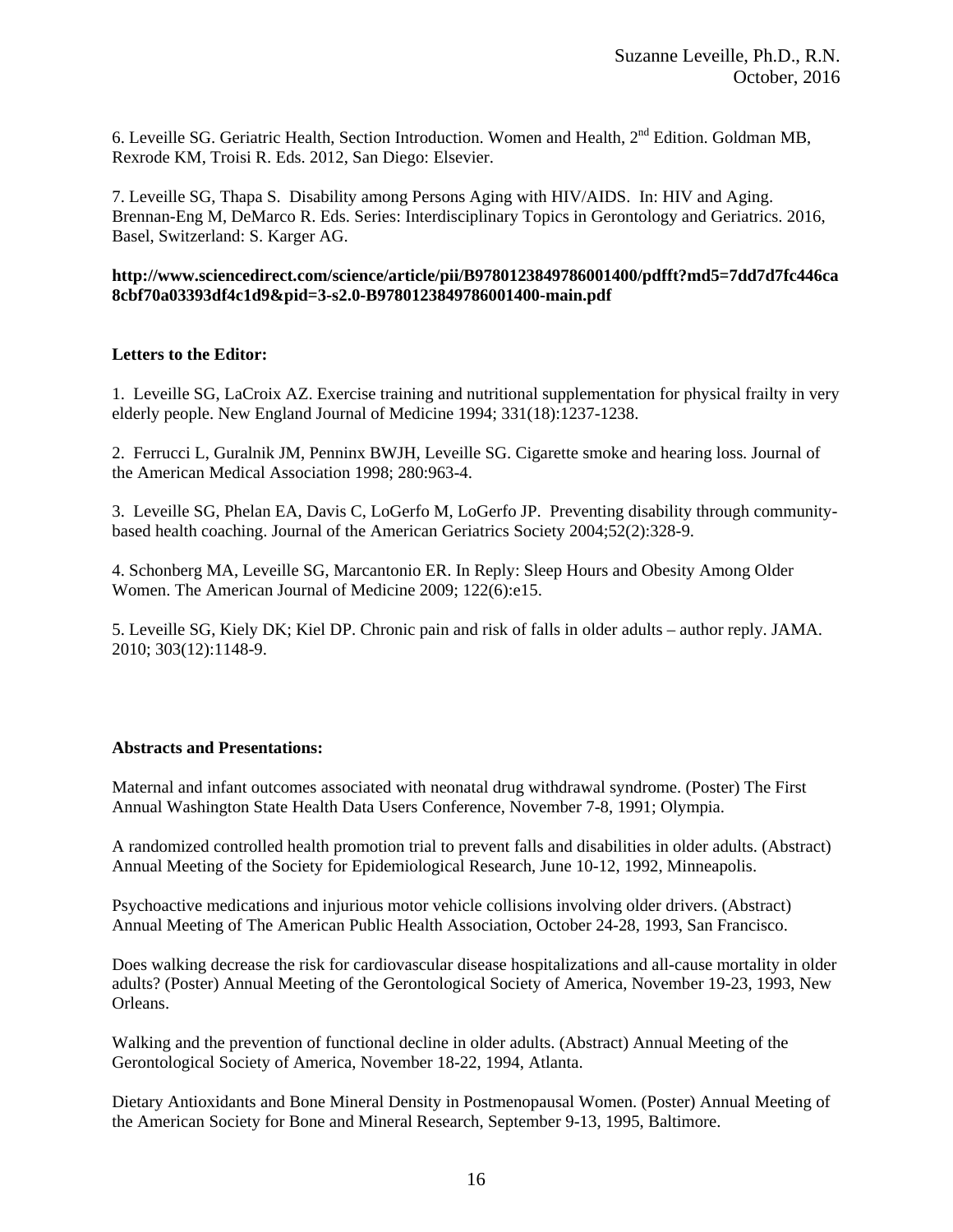Innovations in disability prevention with frail older adults: Partnerships between managed care and a neighborhood senior center. (Poster) Annual Meeting of the American Geriatrics Society, May 8-11, 1997, Atlanta.

Aging successfully until death in old age: Opportunities for increasing active life expectancy. (Abstract) Gerontological Society of America, November 14-18, 1997, Cincinnati.

Back pain and disability in older women. (Abstract) Gerontological Society of America, November 20- 24, 1998, Philadelphia.

Sex differences in disability prevalence in old age: The effects of incidence, recovery, and mortality. (Abstract) Gerontological Society of America, November 20-24, 1998, Philadelphia.

Risk factors for infections involving hospitalizations in older women. (Poster) Society for Epidemiologic Research, June 10-12, 1998, Baltimore.

Widespread pain as a cause of severe disability in older women. (Abstract) Gerontological Society of America, November 19-23, 1999, San Francisco.

The Pathway from Widespread Pain to Disability: An Effect Independent of Functional Limitations. (Abstract) Gerontological Society of America, Nov. 17-21, 2000, Washington, D.C.

Chronic Musculoskeletal Pain and Risk for Falls in Older Disabled Women. (Abstract) World Congress of Gerontology, July 1-6, 2001, Vancouver, B.C. Pub Med Central: PMC29278555

Disabling symptoms: What do older women report? (Abstract) Gerontological Society of America, November 18-22, 2002, Boston, MA.

Pain-related Disability among Older Women: Findings from the Women's Health and Aging Study. (Abstract) American Geriatrics Society, May 14-17, 2003, Baltimore, MD. Musculoskeletal pain in older women and men in the Framingham Study. (Abstract) Gerontological Society of America, November 20-25, 2003, San Diego.

Leveille SG. Risks for disability among seniors living in low income housing. (Poster) Older American Independence Centers Annual Meeting, April 26-27, 2004, Harvard Medical School, Boston.

Leveille SG, Bean J, McMullen W, Guralnik J. (Abstract) Exploring the pathway from musculoskeletal pain to mobility difficulty in older women. American Geriatrics Society, May, 2005; Orlando, FL.; Pub Med Central: PMC2555988

Leveille SG. Targeting elderly low income housing residents for health promotion and disability prevention interventions. American Geriatrics Society, May, 2006; Chicago, IL.

Leveille SG, Fowler-Brown A, Wee CC. The impact of obesity and age on the prevalence of pain in the US Population, 1999-2002. NAASO. The Obesity Society, October, 2006; Boston.

Leveille SG, Fowler-Brown A, Huang A, Wee CC. Demographic differences in the relationship between obesity and chronic musculoskeletal pain in the US Population NHANES 1999-2004. American Pain Society, May, 2007; Washington D.C.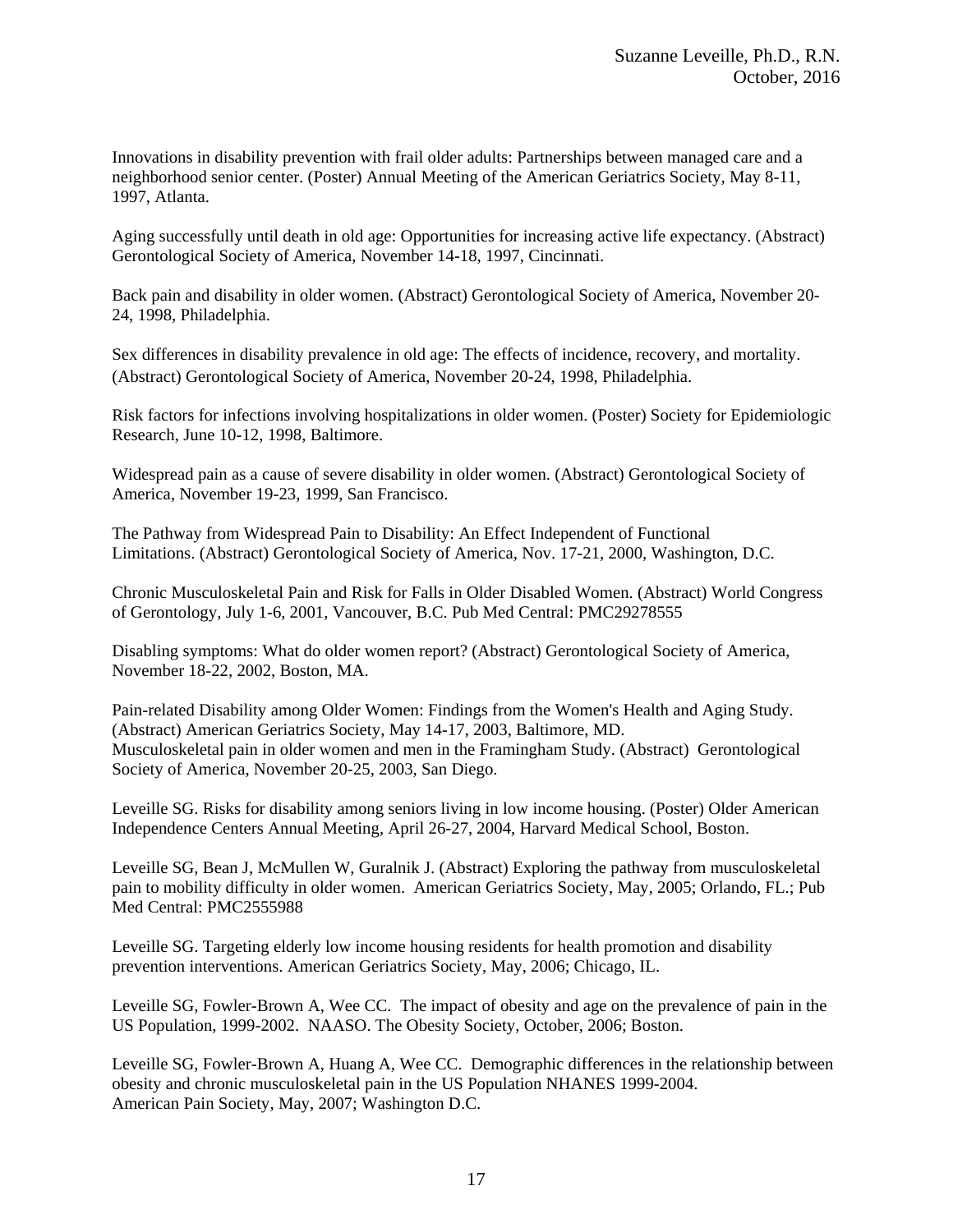Leveille SG, Hannan MT, Kiel DP, Jones RN, Priplata AA, Gagnon M, Freeman M, Roman A, Samelson EJ, Lipsitz LA. Pursuing the next frontier in risk factors for falls in the older population: The MOBILIZE Boston Study. The Gerontological Society of America, November 16-20, 2007, San Francisco, CA

Leveille SG, Bean JF, Shmerling RH, Jones RN, Audette J. Non-pharmacologic pain management and attitudes about pain management in a population-based cohort of older adults: The MOBILIZE Boston Study. The Gerontological Society of America, November 16-20, 2007, San Francisco, CA.

Leveille SG, Bean JF, Shmerling RH, Jones RN, Audette J, Guralnik J, Kiel D. Chronic pain characteristics associated with risk factors for falls in the older population. The Gerontological Society of America, November 21-25, 2008, Washington, DC.

Leveille SG, Bean JF, Shmerling RH, Jones RN, Audette J. Measuring pain in older adults: New considerations about the Fifth Vital Sign. American Pain Society, May 7, 2009, San Diego, CA.

Leveille SG, Jones RN, Kiely DK, Shmerling RH, Hausdorff JM, Guralnik JM, Lipsitz LA, Bean JF. Chronic musculoskeletal pain and the incidence of falls in an older population: The MOBILIZE Boston Study. The Gerontological Society of America, November 21, 2009, Atlanta, GA. PubMed Central: PMC2927855

Leveille SG, Jones RN, Kiely DK, Shmerling RH, Guralnik JM, Lipsitz LA, Kiel DP, Bean JF. Hand and knee osteoarthritis, chronic joint pain and the occurrence of falls in an older population: The MOBILIZE Boston Study. American Pain Society, May 7, 2010, Baltimore,MD.

Chen Q, Hayman L, Shmerling RH, Bean JF, Leveille SG (presenter). Chronic musculoskeletal pain and sleep problems in the older population. The Gerontological Society of America, November 20, 2010, New Orleans, LA.

Leveille SG, Kiely DK, Jones RN Shmerling RH, Guralnik JM, Bean JF. Chronic musculoskeletal pain contributes to onset or worsening of disability in an older population: The MOBILIZE Boston Study. Gerontological Society of America, November 21, 2010, New Orleans, LA.

Leveille SG, Shi L, Jones RN, Hausdorff JM, Shmerling RH, Guralnik JM, Bean JF. Are women more at risk for falls related to chronic musculoskeletal pain than men? Findings from The MOBILIZE Boston Study. (Poster) The Gerontological Society of America, November 15, 2012, San Diego, CA.

Leveille SG, Kiely DK, Jones RN, Gagnon M, Milberg W. Measuring attention in very old adults using Test of Everyday Attention. (Poster) Gerontological Society of America, November 20-24, 2013, New Orleans, LA.

Leveille, SG, Shi L, Eggermont L, Milberg W. Chronic Pain and Cognitive Function in an Older Population. (Abstract) Gerontological Society of America, November 20-24, 2013, New Orleans, LA.

Nawai A (student), Leveille SG, Shi L, Shmerling RH, Bean JF. Pain Characteristics and Anxiety in Older Adults: the MOBILIZE Boston Study. (Poster) Gerontological Society of America, November 18- 21, 2015, Orlando, FL.

Thapa S (student), Leveille SG, Shmerling RH, Shi L, Bean JF. Multisite pain: An overlooked geriatric syndrome? (Poster) Gerontological Society of America, November 18-21, 2015, Orlando, FL.

Leveille SG, Quill A, Shi L, Habtemariam D, Milberg W, Hausdorff J, Grande L, Gagnon M, McLean R, Manor B, Bean JF. Does Chronic Musculoskeletal Pain Pose Attentional Challenges for Older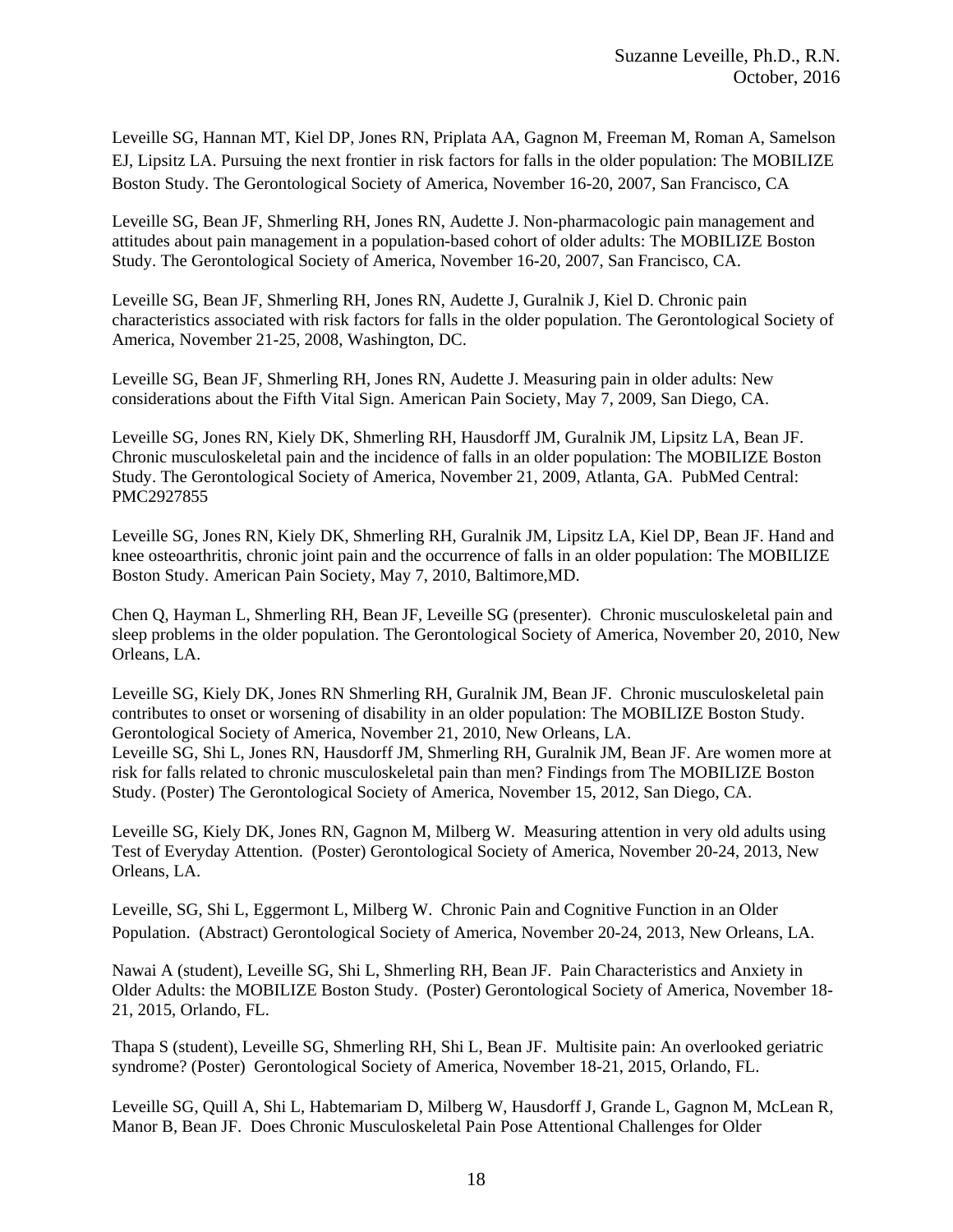Adults? (Abstract) Gerontological Society of America, November 18-21, 2015, Orlando, FL.

### **Invited Lectures:**

Aging successfully until death in old age: The Influence of Physical Activity. (Symposium) World Congress on Physical Activity, Aging, and Sports. August 10-14, 1999, Orlando.

Low back pain and disability in older women. (Lecture) National Health and Nutrition Examination Work Group, National Center for Health Statistics, Centers for Disease Control and Prevention, October 6, 1999, Hyattsville.

Morbidity, Disability, and Mortality in Older Women (Symposium). American Public Health Association, November 7-11, 1999, Chicago.

Patterns and trajectories of recovery from mobility disability. (Symposium) Gerontological Society of America, November 19-23, 1999, San Francisco.

The Health Enhancement Project: Preventing disability and managing chronic illness in frail older adults (Workshop). 1st International Conference on Rural Aging, June 7-11, 2000, Charleston, West Virginia.

Preventing Disability and Managing Chronic Illness in Frail Older Adults (Seminar). J. Paul Sticht Center on Aging, Wake Forest University Medical Center, September 6, 2000, Winston-Salem, NC.

Widespread Pain and Disability in Older Women, Framingham Heart Study, National Heart, Lung, and Blood Institute, October 4, 2000, Framingham, MA.

Chronic Pain as a Cause of Disability in Older Adults, Division of Rheumatology, Brigham and Women's Hospital, October 16, 2001, Boston, MA.

Chronic Musculoskeletal Pain and Disability in Older Women, Geriatric Grand Rounds, Beth Israel Deaconess Medical Center, January 15, 2002, Boston, MA.

Serious Consequences of Musculoskeletal Pain in Older Women, Primary Care Division, Beth Israel Deaconess Medical Center, May 14, 2003, Boston, MA.

Musculoskeletal pain in the elderly and disability: the epidemiologic perspective, Department of Physical Medicine and Rehabilitation, Harvard Medical School, June 3, 2003, Boston, MA.

Serious Consequences of Musculoskeletal Pain in Older Women, Grand Rounds, Primary Care Division, Beth Israel Deaconess Medical Center, March 12, 2004, Boston, MA.

Health Risks and Health Promotion in Older Adults. "Graying Gracefully" Conference, American Association on Mental Retardation. April 26, 2006 Shrewsbury, MA

Serious Consequences of Musculoskeletal Pain in Older Women, Pain Conference, Arnold Pain Center, Beth Israel Deaconess Medical Center, September 5, 2006, Boston, MA.

Uncovering Opportunities for Disability Prevention in Older Women, Harvard Medical School

Center for Excellence in Women's Health, 7th Annual Research Conference, "Healthy Aging: Current Research Affecting Women", November 2, 2006, Boston, MA.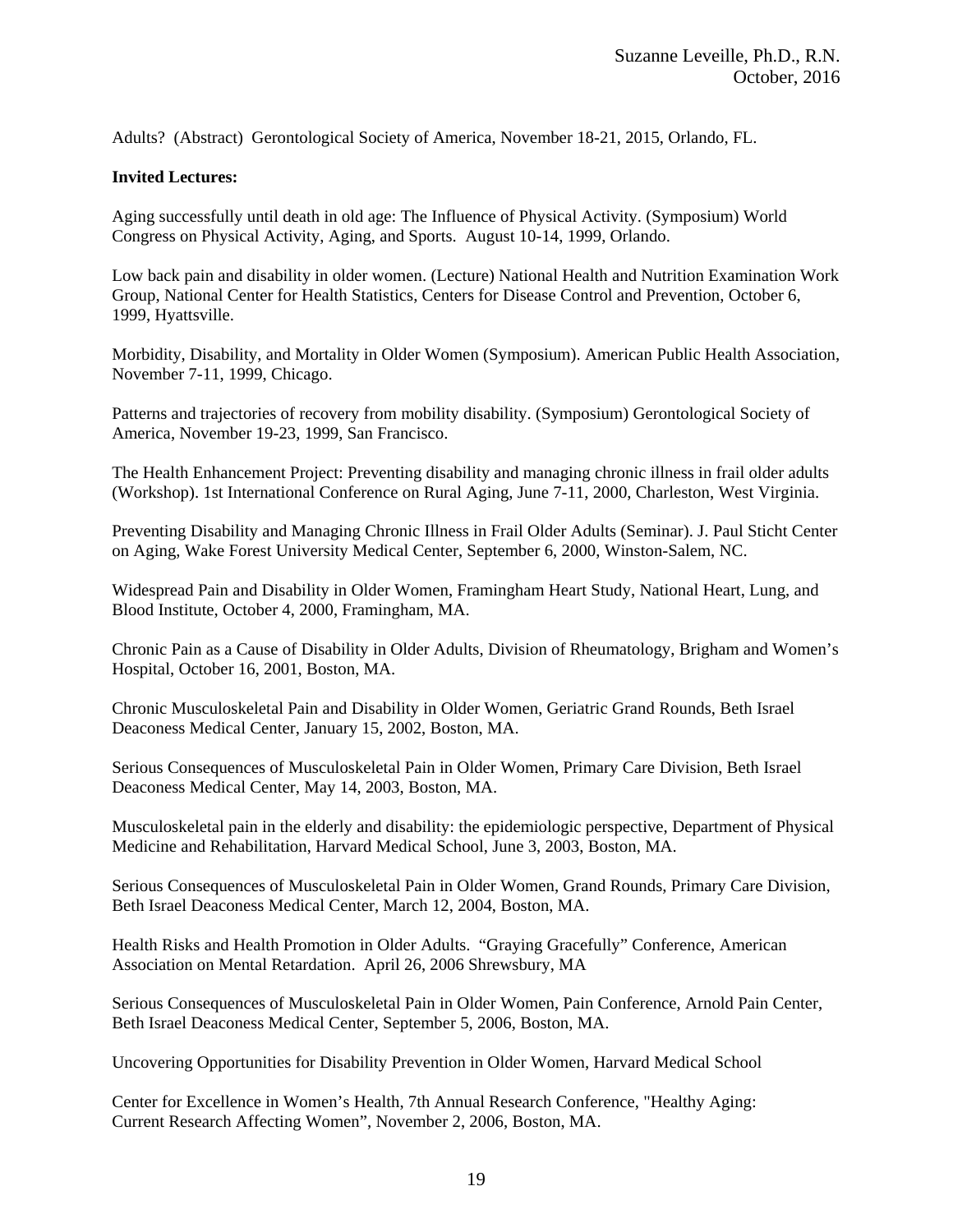Functional Consequences of Musculoskeletal Pain in Older Populations, Faculty Seminar, Institute for Clinical Research and Health Policy Studies, Tufts-New England Medical Center, August 14, 2007, Boston, MA.

Chronic Pain as a Cause of Falls in Older Populations, Symposium, The British Pain Society, Older Adults Spec. Interest Group, University of Teesside, Jan. 23, 2008, Stockton-On-Tees, UK

Functional Consequences of Chronic Musculoskeletal Pain in Older Adults, NIH Workshop on Pain in the Elderly, June 30, 2008, Bethesda, MD.

Opportunities in Aging Research: Studies of Pain, Disability and Falls in Older Populations. Spaulding Rehabilitation Hospital, October 21, 2008, Boston, MA.

Functional Consequences of Chronic Musculoskeletal Pain in Older Adults, American Pain Society, May 7, 2009, San Diego, CA.

Functional Consequences of Chronic Musculoskeletal Pain in Older Adults. Spaulding Rehabilitation Hospital, Grand Rounds, January 14, 2011, Boston, MA.

Chronic Musculoskeletal Pain in Older Adults: Prevalent, Burdensome, and Leads to Falls. Beth Israel Deaconess Medical Center, Geriatric Grand Rounds, May 3, 2011, Boston, MA.

OpenNotes: Doctors and Patients Signing On. Research conference, Institute for Health Policy, Massachusetts General Hospital. October 14, 2011, Boston, MA.

Keynote Address: Using Population Data to Improve Individualized Nursing Care of Older Adults. 26<sup>th</sup> Annual Research and Scholarship Day, College of Nursing and Health Sciences, University of Massachusetts Boston, May 10, 2012, Boston, MA.

Symposium presentation: Chronic musculoskeletal pain contributes to mobility decline and disability in an older population: The MOBILIZE Boston Study. Leveille SG, Eggermont LHP,

Kiely DK, Jones RN, Shmerling RH, Guralnik JM, Bean JF. World Congress on Active Aging, Glasgow, Scotland, UK. August 17, 2012

Panelist, Careers in Aging Panel Presentation, Gamma Upsilon, local chapter of Sigma Phi Omega's national academic honor society in Gerontology sponsored by the Department of Gerontology, Gerontology Institute, John W. McCormack Graduate School of Policy and Global Studies, UMass Boston, Boston, April 8, 2013.

Keynote Address: Chronic Musculoskeletal Pain and Risk for Falls in Older Adults. Kent Community Health Trust Falls Prevention Conference, National Health Service Trust, Headcorn, England, UK, June 12, 2013.

Research Panel Presentation: Chronic Musculoskeletal Pain and Risk for Falls in Older Adults. Massachusetts Gerontological Association, Fall Policy Forum, Newton, MA, October 11, 2013.

OpenNotes: Toward a New Standard of Care, Plenary Session, American Organization of Nurse Executives, Annual Conference, Orlando, FL, March 13, 2014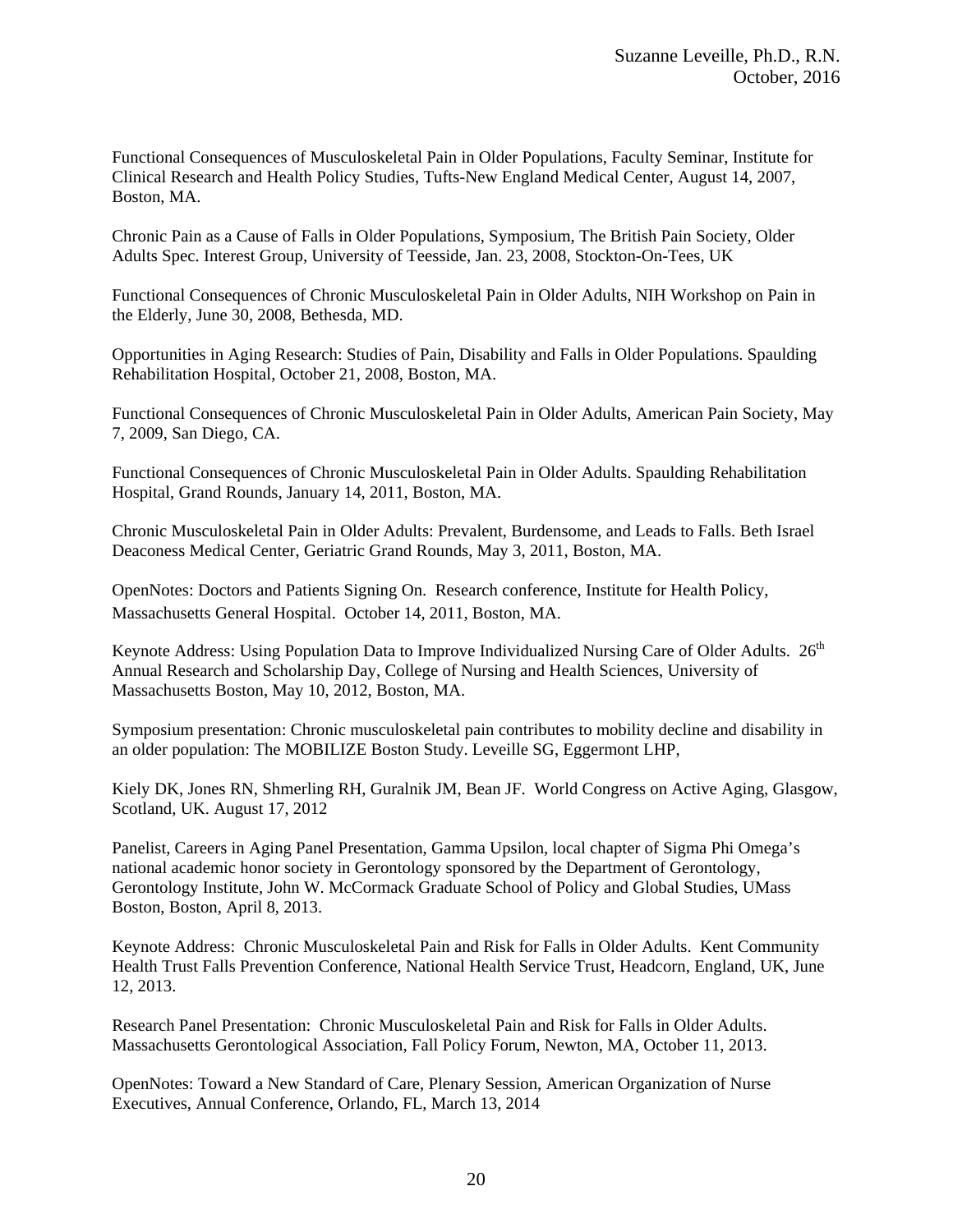Weill Cornell Medical College, Translational Research Institute on Pain in Later Life, Webinar Series: The Problem & Consequences of Multisite Pain in Older Adults, April 28, 2014

Seminar: Pain in Aging: Less about the Causes, More about the Consequences. Women's Health Center of Excellence, Family and Preventive Medicine, University of California, San Diego, January 28, 2015

### **Funded Research (Completed)**

9/1/01-8/30/02 Principal Investigator, "Evaluation of the Senior Health Education and Access Project". Funded by the Charles Farnsworth Trust of the Medical Foundation. The project aims were to evaluate a senior center's assessment and referral program (SHEA) and to develop an empowerment-based health promotion program for frail seniors living in the community.

7/1/01-6/30/02 Principal Investigator, "Epidemiologic Analyses to Examine the Impact of Pain and Other Symptoms on Physical Functioning in Older Women with Disabilities in the Women's Health and Aging Study". NIA Professional Services Contract. Data analysis project was a collaboration with investigators at the National Institute on Aging and Johns Hopkins University.

9/30/01-6/30/02 Principal Investigator, Pilot Project for Harvard Medical School Older Americans Independence Center: "Risks for disability among seniors living in low income housing." In-home interviews approximately 100 of persons aged 70 and older living in Boston Housing Authority residences for seniors.

7/04-6/05 Principal Investigator, Pilot Project, Harvard Older Americans Independence Center, National Institute on Aging. "Health Coaching to Prevent Disability among Residents of Low Income Senior Housing." The goals of the project were to evaluate a modification of the Health Enhancement Program (HEP), a health promotion and disease self-management program, for residents of low-income senior housing in Boston. In collaboration with Massachusetts General Hospital, persons aged 70 and older were followed for 6 months.

### **Funded Research (Completed) (cont.):**

9/02-8/07 Arthritis Investigator Award, Arthritis Foundation

Study of Pain-related Disability in Older Populations. Career award to fund secondary analyses of the Framingham Study and Women's Health and Aging Study datasets. The goal of the project was to describe the prevalence and course of pain-related disability in older populations. The research involved collaborations with Boston Univ., National Institute on Aging, Johns Hopkins University, and Univ. Maryland Med. School.

9/04-12/07 Co-principal Investigator, Robert Wood Johnson Foundation Health E-Technologies Initiative Grant: Improving Chronic Disease Care with PatientSite

This randomized controlled trial investigated use of online health coaching by clinical nurses to promote patient-provider communication regarding chronic undertreated conditions. The study was conducted entirely through Beth Israel Deaconess Medical Center's internet patient-doctor portal. We screened 4000 primary care patients with upcoming visits, for 3 target conditions using a brief online screen for depressive symptoms, pain, and mobility difficulty.

10/08-3/09 Co-investigator, Robert Wood Johnson Foundation, Planning Grant to Study Open Notes. This was a 6-month planning grant to develop and pilot test plans to examine the implementation of accessible physician progress notes, available to patient through the patient internet portal of 3 large health care systems, BIDMC, Geisinger Health System, PA, and University of Colorado Medical Center, Denver.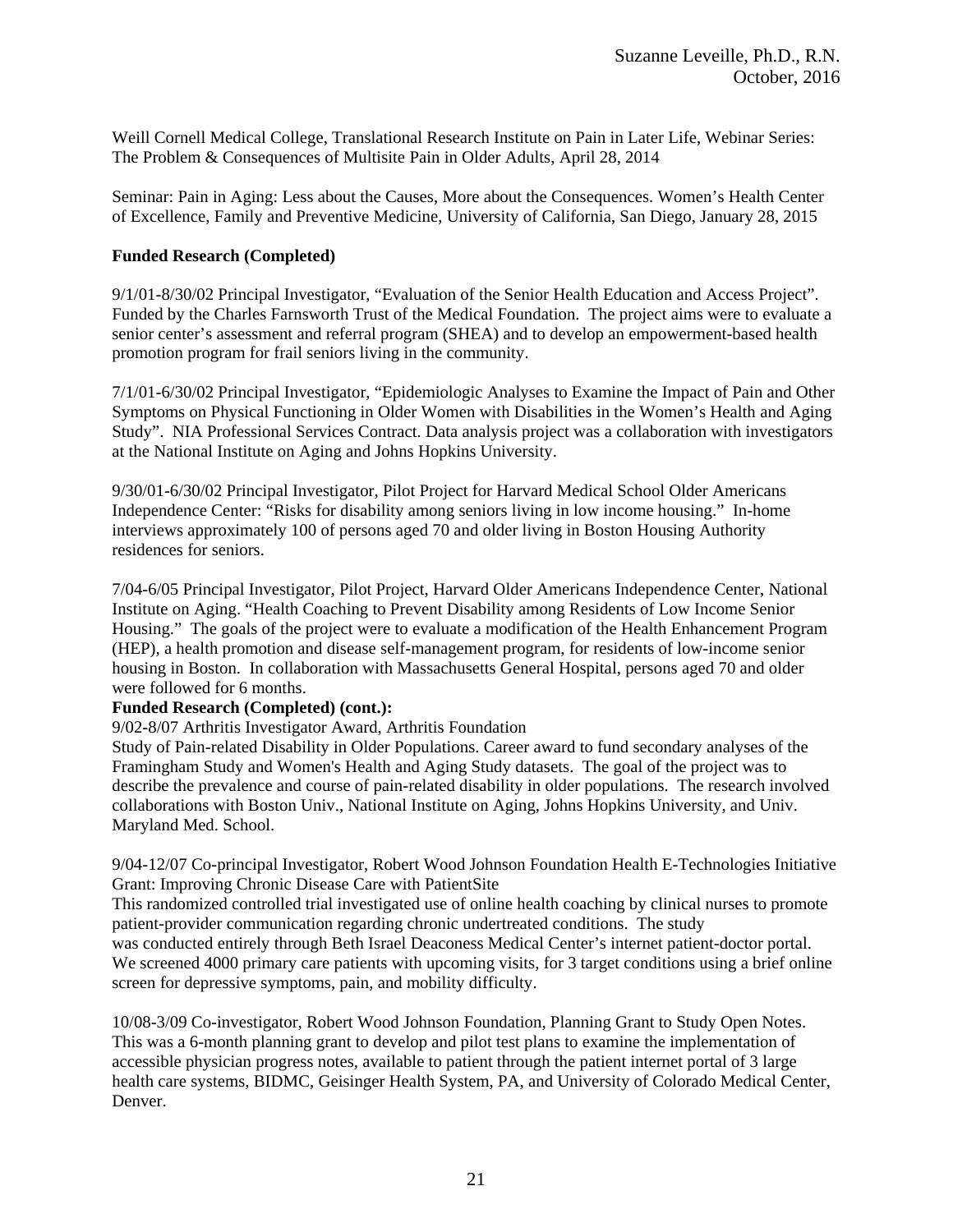11/06-10/09 Co-investigator, NIA, Caregiver-based Intervention for Persistent Delirium This was a pilot study of a caregiver-based intervention for delirium (CIPD) that enrolled 12 patientcaregiver dyads. Hospitalized patients aged 70 or older with persistent delirium were recruited at Beth Israel Deaconess Medical Center. For CIPD dyads, a gerontological nurse practitioner serving as a health coach engages caregivers in developing a plan for delirium management to promote cognitive and functional recovery. The pilot study is determining feasibility of a health coaching intervention for caregivers for planning a future large randomized controlled trial.

9/04-6/10 Principal Investigator, Project within National Institute on Aging Project on Pain and Falls, Research Nursing Home Program Project, MOBILIZE Boston Study I This was one of 3 projects of the Harvard/Hebrew Rehabilitation Center Research Nursing Home Program Project; the primary aims was to determine whether chronic pain was a risk factor for falls in a longitudinal population-based cohort of Boston area elders living in the community.

6/2010-3/2011 Co-investigator, NHLBI (SBIR), An Enhanced Medication Monitoring Program. This was a pilot study, a randomized controlled trial to test the effectiveness of a medication reminder system for older adults receiving treatment for hypertension. The 9-month trial enrolled elders and randomized them to the control group or to the intervention involving use of a medication reminder box, designed similarly to the common 7-day pillbox, with a remotely controlled system of reminders. The recruitment conducted by the VNAB faced severe challenges and the PI terminated the study early.

04/08-03/13 Co-investigator, NIA (R01), Neighborhood Risk Factors for Falls in the Elderly. This study was an ancillary study of the MOBILIZE Boston Study and examined the role of the neighborhood environment as a contributor to falls in older adults. It provided information that is directly relevant to design of potential community-based environmental interventions that modify or improve the living environment for an aging society, and may suggest ways to reduce medical costs related to falls.

### **Funded Research (Completed) (cont.):**

1/09-12/14 Co-investigator, NIA (R01), Developing Rehabilitative Strategies for Disability Prevention in Primary Care. This was a longitudinal study of primary care patients aged 65 and older with mobility limitations. The aim of the 24-month follow-up study was to determine the relative priority of classes of physical impairments in risk for mobility decline, and to propose a new strategy of therapeutic interventions to reduce risk. The project was based at Spaulding Rehabilitation Hospital Outpatient Service and conducted in collaboration with Boston University, Massachusetts General Hospital, and the Beth Israel Deaconess Medical Center.

7/12-6/14 Co-Investigator, NIA (R21), The Relationship Between Obesity and Falling in Older Adults. This study examines how obesity impacts the risk of falling and fall related injuries in older adults. The study involves a series of systematic investigations of adults, aged 65 years and older to: 1) examine whether obesity is prospectively associated with risk of falling in older adults; 2) examine factors that may mediate this relationship; and 3) examine whether weight status is associated with the health care costs incurred related to a non-fatal fall event. Analyses involve nationally-representative, prospective data from the Health and Retirement Study (HRS) (approximate N=11,000) and the Medical Expenditure Panel Survey (MEPS).

# **Funded Research (Current)**

5/14-4/17 Co-Principal Investigator, NIA (R21), Effects of Tai Chi on Multisite Pain and Brain Functions in Older Adults. This pilot study will test the feasibility and acceptability of a 12-week Tai Chi intervention in older adults who have chronic pain and a history of falls. In addition the study will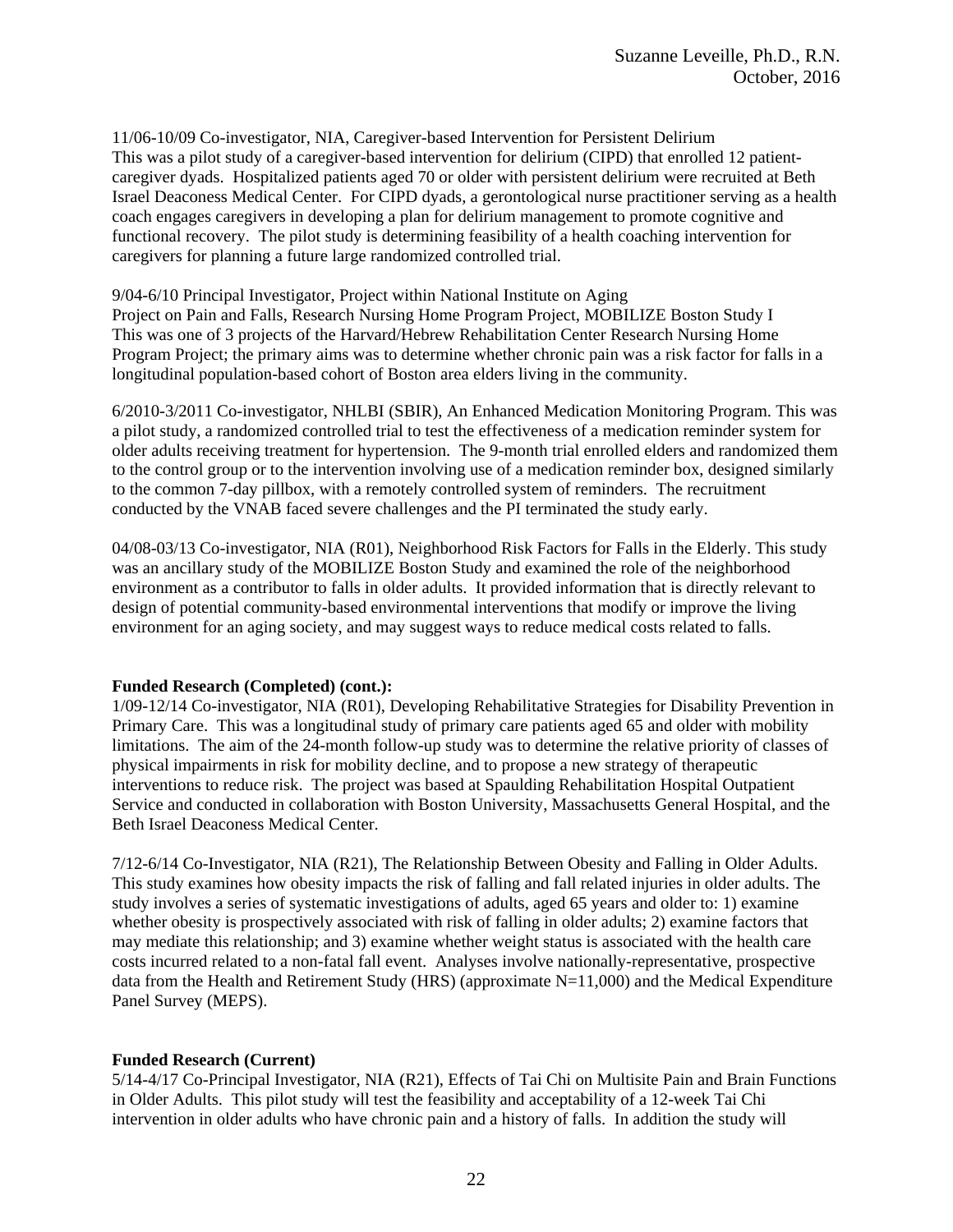determine effects of the intervention on pain, attention, gait/mobility and biomarkers in this randomized controlled trial, involving 60 older adults.

10/15-10/18 Co-investigator, Research Director, Open Notes: Demonstrating and Evaluating Transparency in Primary Care, funded by the Robert Wood Johnson Foundation This project began as a demonstration project to share physicians' progress notes with patients through access to the electronic health record via patient internet portals of 3 US health care systems. The project, based at the Beth Israel Deaconess Medical Center, was recently renewed to begin a major dissemination phase. It involves the continuing evaluation of the impact of open notes on the patient-provider relationship, patient empowerment and patient satisfaction with care. To date, the intervention has been well-received and successful, and is now being implemented and evaluated in a number of new venues across the U.S.

7/11-6/17 Principal Investigator, NIA (R01), Attentional Demands of Chronic Pain and Risk for Falls in Older Adults. This study examines the hypothesis that chronic pain is a potential distractor and thereby puts older adults at risk for falls. We are examining the relationship between chronic pain and attention measures and dual task gait performance in the third assessment of the MOBILIZE Boston cohort, a population-based cohort of 500+ adults now aged 76 or older, living in the community in and around Boston. Following the extensive health and physical assessment, which took place in the research clinic at Hebrew SeniorLife in Boston, participants submit monthly fall calendar postcards to report falls in the subsequent 2 years. The research study is collaboration between UMass Boston, Hebrew SeniorLife, and several experienced researchers at Harvard-affiliated institutions and also in Tel Aviv, Israel.

## **Committee and Board Participation**

| 2001-2005 | Reviewer for Charles Farnsworth Trust of The Medical Foundation.                         |  |  |
|-----------|------------------------------------------------------------------------------------------|--|--|
| 2001-2010 | Reviewer (ad hoc) NIH Study Section for the Musculoskeletal Rehabilitation Sciences.     |  |  |
| 2003-2008 | Member, Board of Directors, Boston Partnership for Older Adults (BPOA). Founding         |  |  |
|           | <b>Committee and Board Participation (cont.):</b>                                        |  |  |
|           | member of RWJF-funded community-wide coalition to improve community-based                |  |  |
|           | long term care services for elders in Boston through coordination and planning. The RWJF |  |  |
|           | grant and the operations of the Board concluded in May, 2008.                            |  |  |
| 2004-     | Reviewer for the Swiss National Science Foundation                                       |  |  |
| 2004-     | Reviewer for the Research Grants Council of Hong Kong                                    |  |  |
| 2006-     | Reviewer for Action Medical Research, West Sussex, United Kingdom                        |  |  |
| 2008-     | Education Committee, International Association for the Study of Pain                     |  |  |
| 2009-     | Centers for Disease Control and Prevention, Special Emphasis Panel: Health Promotion and |  |  |
|           | <b>Disease Prevention Research Centers</b>                                               |  |  |
| 2009-     | Reviewer for the Medical Research Council, United Kingdom                                |  |  |
| 2009-     | Commissioner, Commission for Persons with Disabilities, City of Boston                   |  |  |
| 2010-     | Reviewer, Dutch Arthritis Foundation                                                     |  |  |
| 2010-2012 | Reviewer for University of Massachusetts Boston, Healy Grants Program                    |  |  |
| 2012-     | Reviewer, Health Research Board of Ireland, Interdisciplinary Capacity Enhancement (ICE) |  |  |
|           | Awards 2012                                                                              |  |  |
| 2013-     | Reviewer, Arthritis Research UK                                                          |  |  |
| 2013-2016 | American Statistical Association, Committee on Statistics and Disability                 |  |  |
| 2014-2015 | Reviewer (mail only) NIH Aging Systems and Geriatrics Study Section                      |  |  |
| 2014      | Reviewer, NIH Special Emphasis Panel, Aging: Inflammation and Functional Mobility        |  |  |
| $2015 -$  | Doctoral Opponent for Ms. Johanna Eronen, Dissertation Review, University of Jyväskylä,  |  |  |
|           | Faculty of Sport and Health Sciences, Jyväskylä, Finland, March 13, 2015                 |  |  |
|           |                                                                                          |  |  |